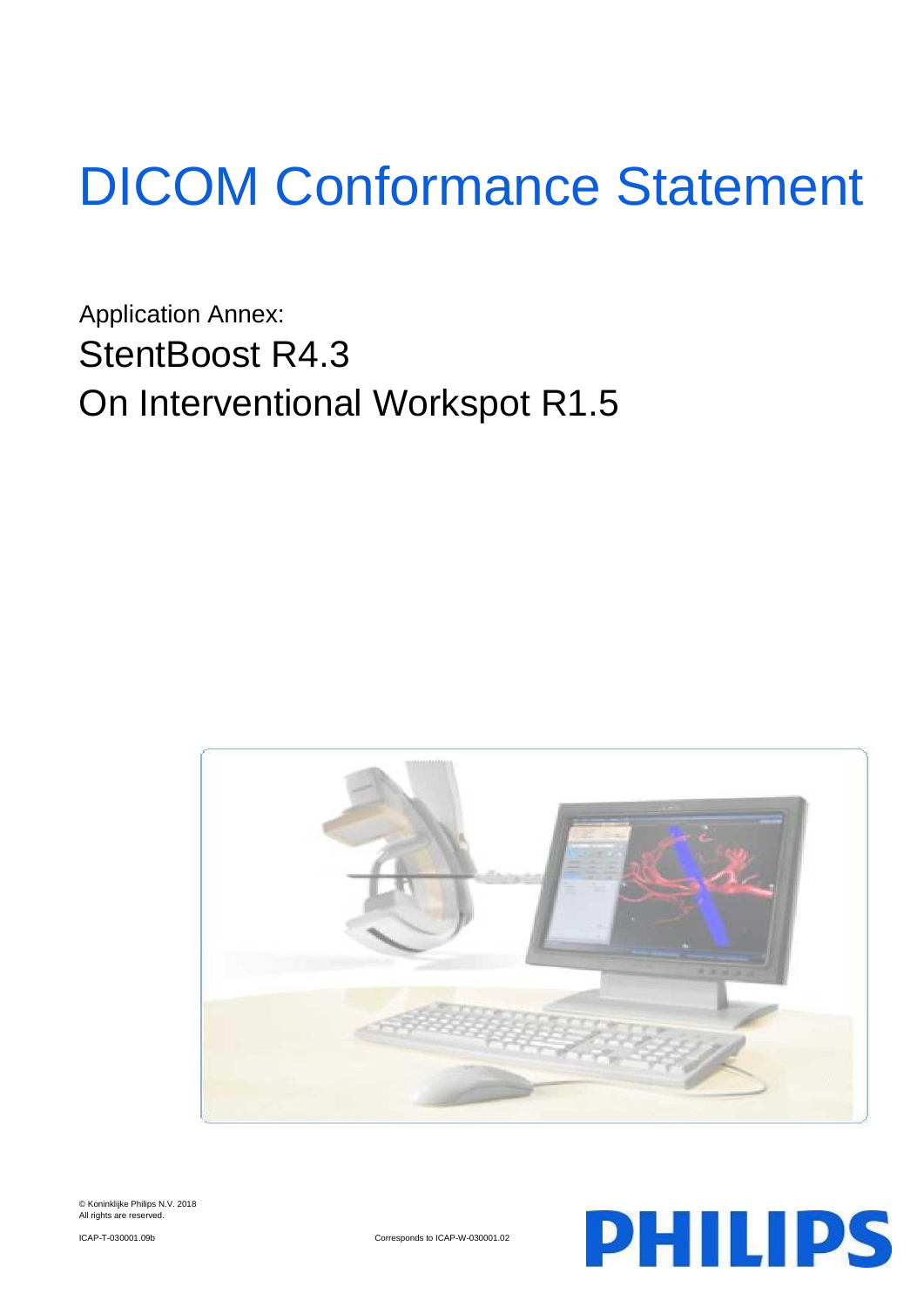**Issued by:** Philips Medical Systems Nederland BV, a Philips Healthcare company,

P.O. Box 10.000 5680 DA Best The Netherlands

Internet[: www.philips.com/dicom](www.philips.com/dicom)

Document Number: ICAP-PF.0034858 Date: 19-Sep-2018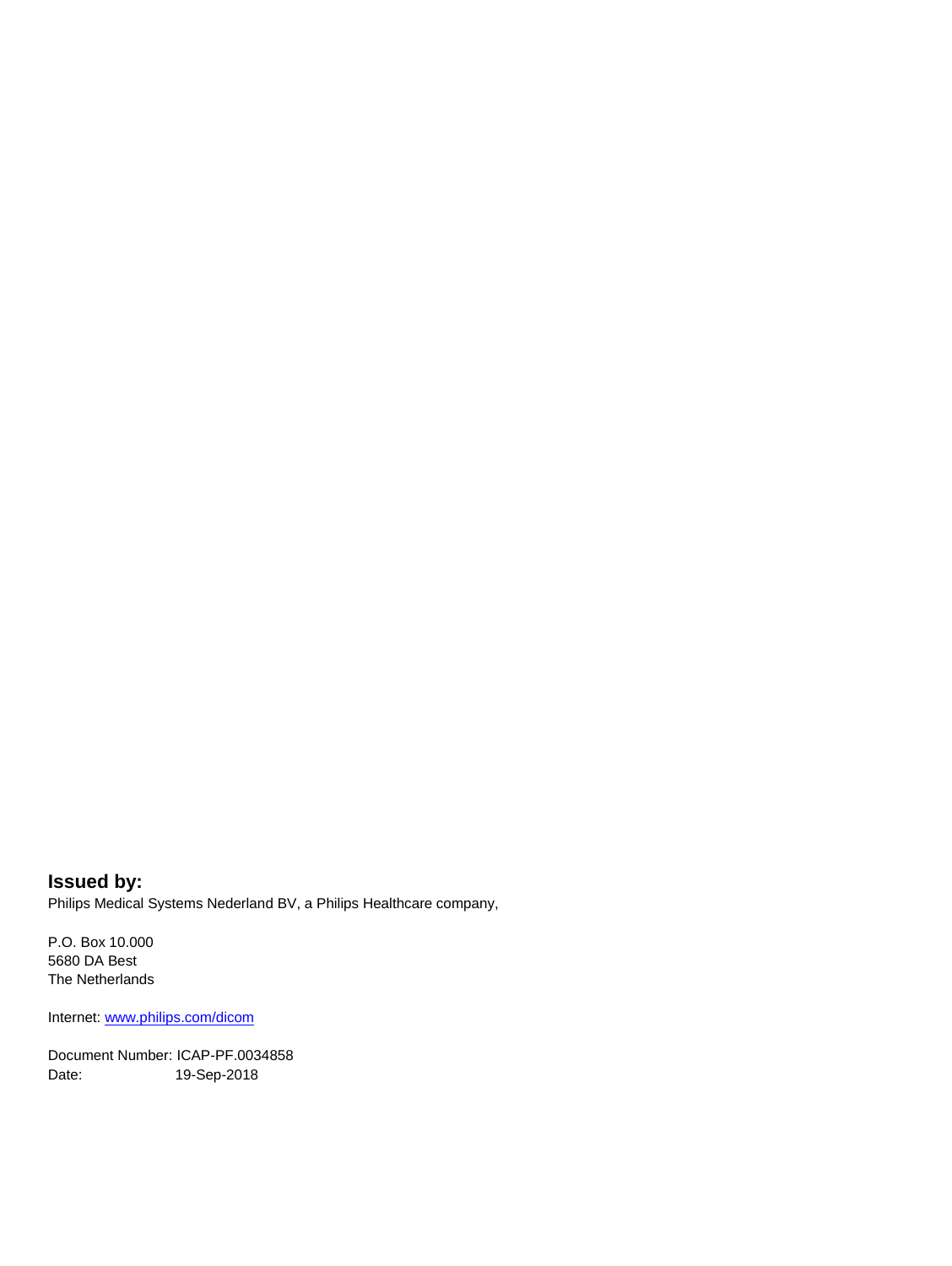## **Table of Contents**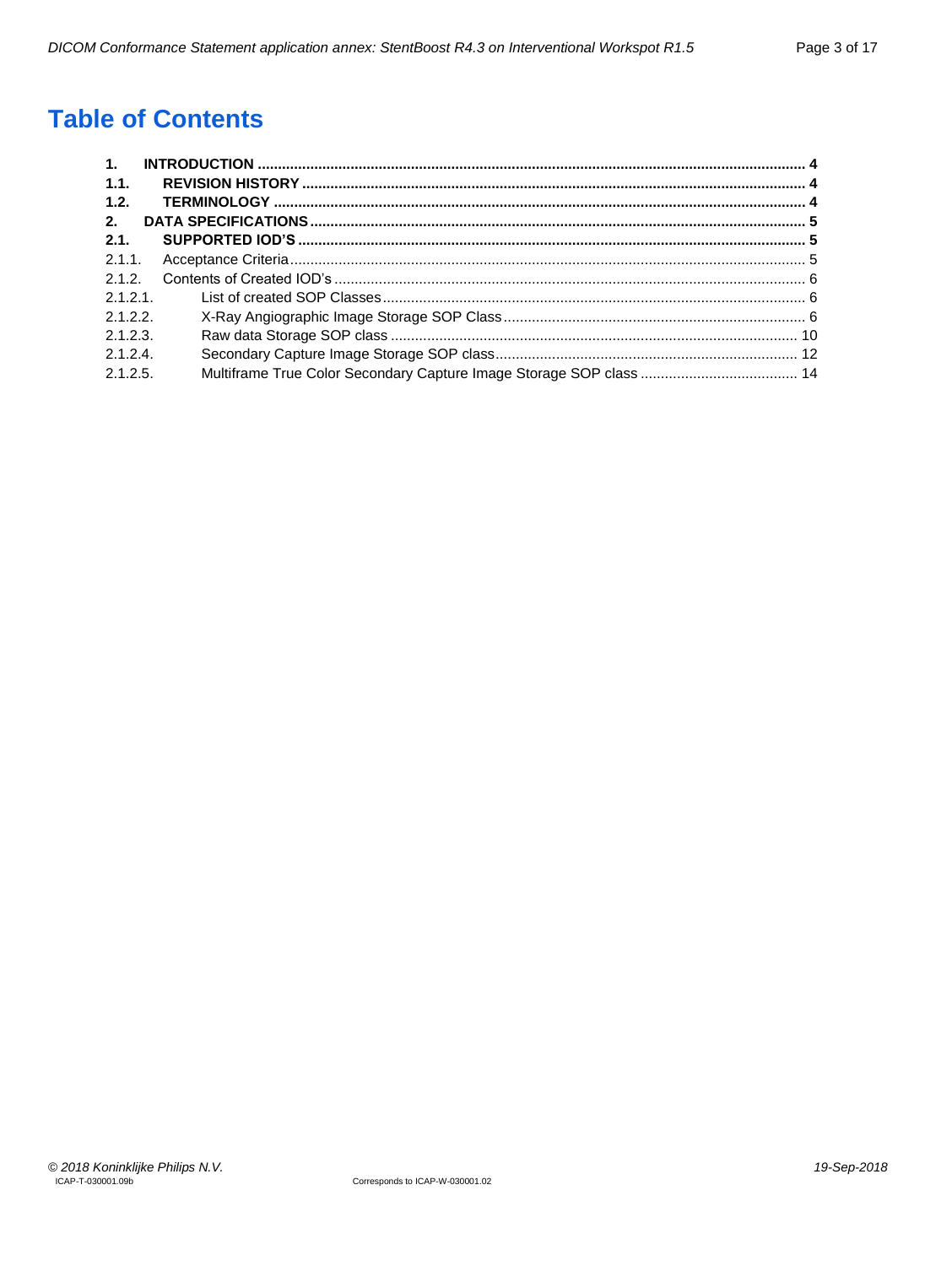## <span id="page-3-0"></span>**1. Introduction**

This DICOM Conformance Statement annex is applicable to the StentBoost R4.3, later referred to as StentBoost Application. In general the StentBoost Application is the user environment for viewing and analyzing XA images. StentBoost is a simple, quick, and cost-effective tool to enhance stent visualization in the coronary arteries. With the StentBoost Subtract feature, physicians can even see the stent in relation to the vessel wall as they are working. This image can support physicians in placing the stent accurately the first time, can possibly shorten procedures, and potentially eliminate additional ones.

## <span id="page-3-1"></span>**1.1. Revision History**

The revision history below provides dates and differences among individual document versions.

#### **Table 1: Revision History**

| <b>Document Version</b> | Date of Issue | <b>Status</b> | <b>Description</b>                                                |
|-------------------------|---------------|---------------|-------------------------------------------------------------------|
| 00                      | 19-Sep-2018   | Authorized    | Final Version for StentBoost R4.3 on Interventional Workspot R1.5 |

## <span id="page-3-2"></span>**1.2. Terminology**

| <b>DICOM</b> | Digital Imaging and Communications in Medicine |
|--------------|------------------------------------------------|
| <b>IOD</b>   | Information Object Definition                  |
| UID          | Unique Identifier                              |
| VR.          | Value Representation                           |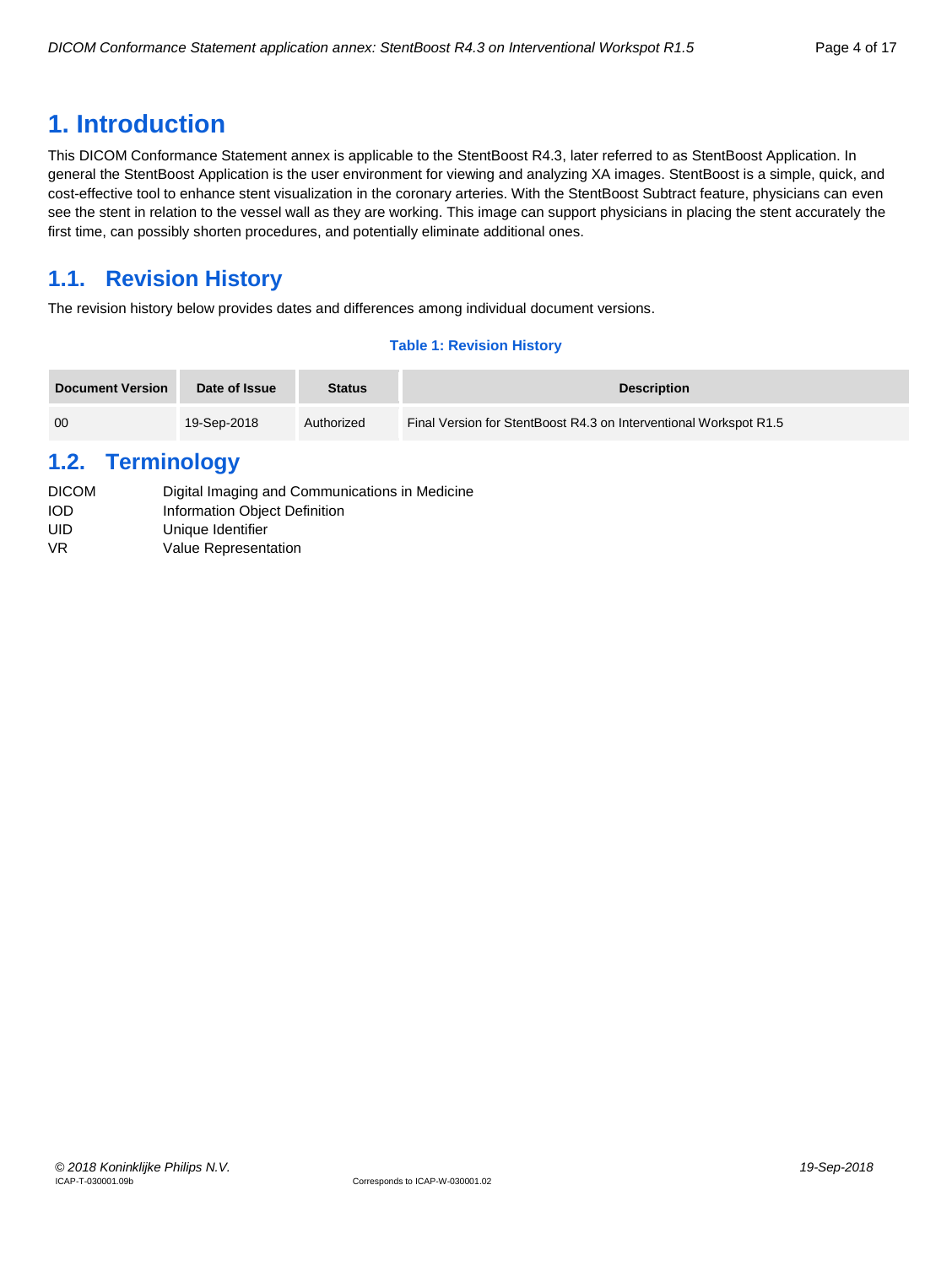## <span id="page-4-0"></span>**2. Data Specifications**

## <span id="page-4-1"></span>**2.1. Supported IOD's**

This section specifies each IOD accepted and / or created by StentBoost Application.

## ACCEPTED The applicable IOD is accepted for storage in the repository of the hosting platform and supported for import of StentBoost Application for viewing and analysis.

CREATED StentBoost Application supports generation of derived data by using the applicable IOD and is able to store this data in the repository of the hosting platform.

#### **Table 2: Supported IOD's**

| <b>IOD</b>                                                      | <b>Support</b>               |                 |                |
|-----------------------------------------------------------------|------------------------------|-----------------|----------------|
| <b>Name</b>                                                     | <b>UID</b>                   | <b>ACCEPTED</b> | <b>CREATED</b> |
| X-Ray Angiographic Image Storage SOP Class                      | 1.2.840.10008.5.1.4.1.1.12.1 | Yes             | Yes            |
| Raw Data Storage SOP Class                                      | 1.2.840.10008.5.1.4.1.1.66   | No.             | Yes            |
| Secondary Capture Image Storage SOP Class                       | 1.2.840.10008.5.1.4.1.1.7    | <b>No</b>       | Yes            |
| Multiframe True Color Secondary Capture Image Storage SOP Class | 1.2.840.10008.5.1.4.1.1.7.4  | No              | Yes            |

## <span id="page-4-2"></span>**2.1.1. Acceptance Criteria**

#### **Table 3: Accepted system models**

| Manufacturer   | <b>Modality</b> | <b>System Model Name(s)</b> |
|----------------|-----------------|-----------------------------|
| Not applicable | Not applicable  | Not applicable              |

#### **Table 4: Accepted transfer syntaxes per IOD**

| <b>IOD</b>                           |                              | <b>Transfer Syntax</b>                               |                        |  |  |
|--------------------------------------|------------------------------|------------------------------------------------------|------------------------|--|--|
| <b>Name</b>                          | <b>UID</b>                   | <b>Name</b>                                          | <b>UID</b>             |  |  |
| X-Ray Angiographic Image Storage SOP | 1.2.840.10008.5.1.4.1.1.12.1 | Implicit VR Little Endian                            | 1.2.840.10008.1.2      |  |  |
| Class                                |                              | Explicit VR Big Endian                               | 1.2.840.10008.1.2.2    |  |  |
|                                      |                              | <b>Explicit VR Little Endian</b>                     | 1.2.840.10008.1.2.1    |  |  |
|                                      |                              | JPEG 2000 Image Compression                          | 1.2.840.10008.1.2.4.91 |  |  |
|                                      |                              | JPEG 2000 Image Compression<br>(Lossless Only)       | 1.2.840.10008.1.2.4.90 |  |  |
|                                      |                              | JPEG Baseline (Process 1)                            | 1.2.840.10008.1.2.4.50 |  |  |
|                                      |                              | JPEG Extended (Process 2 & 4)                        | 1.2.840.10008.1.2.4.51 |  |  |
|                                      |                              | JPEG Lossless, Non-Hierarchical,<br>FOP (Process 14) | 1.2.840.10008.1.2.4.70 |  |  |
|                                      |                              | <b>RLE Lossless</b>                                  | 1.2.840.10008.1.2.5    |  |  |

#### **Table 5: Accepted attribute values**

| <b>Attribute Name</b> | <b>Attribute Number</b> | Values / Comments |
|-----------------------|-------------------------|-------------------|
| Not applicable        | Not applicable          | Not applicable    |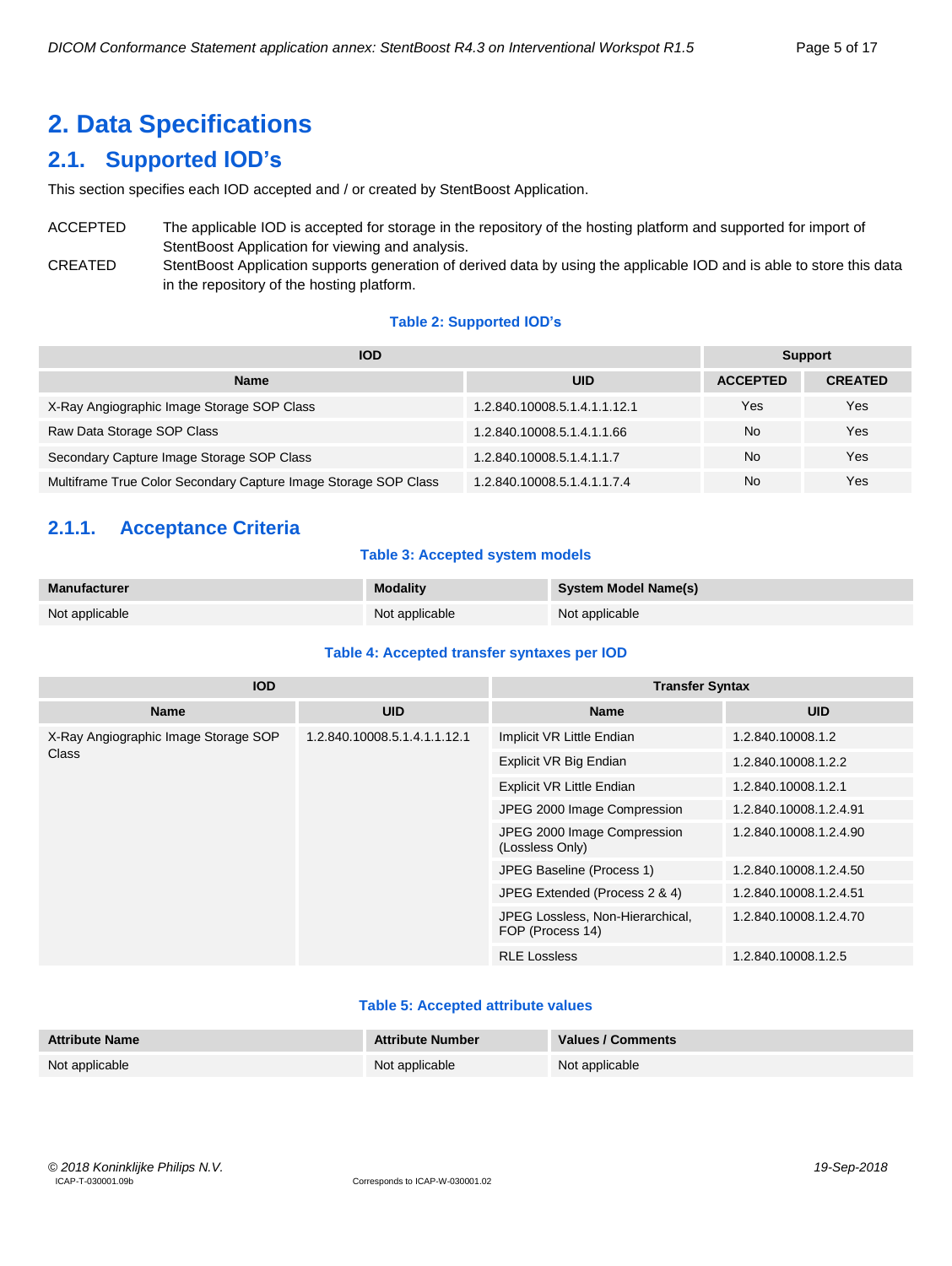### <span id="page-5-0"></span>**2.1.2. Contents of Created IOD's**

This section specifies in detail the attribute contents of created data objects. Attributes are grouped together by its corresponding module as specified by DICOM standard. Philips private attributes are excluded for specification.

Abbreviations used in the Module table for the column "Presence of Value" are:

- ALWAYS The attribute is always present with a value
- EMPTY The attribute is always present without any value (attribute sent zero length)
- VNAP The attribute is always present and its Value is Not Always Present (attribute sent zero length if no value is present)
- ANAP The attribute is present under specified condition if present then it will always have a value

The abbreviations used in the Module table for the column "Source" are:

- AUTO The attribute value is generated automatically CONFIG The attribute value source is a configurable parameter COPY The attribute value source is another SOP instance FIXED The attribute value is hard-coded in the application IMPLICIT The attribute value source is a user-implicit setting MPPS The attribute value is the same as that use for Modality Performed Procedure Step
- MWL The attribute value source is a Modality Worklist
- USER The attribute value source is explicit user input

#### <span id="page-5-1"></span>**2.1.2.1. List of created SOP Classes**

#### **Table 6: List of created SOP Classes**

| <b>SOP Class Name</b>                                           | <b>SOP Class UID</b>         |
|-----------------------------------------------------------------|------------------------------|
| X-Ray Angiographic Image Storage SOP Class                      | 1.2.840.10008.5.1.4.1.1.12.1 |
| Raw Data Storage SOP Class                                      | 1.2.840.10008.5.1.4.1.1.66   |
| Secondary Capture Image Storage SOP Class                       | 1.2.840.10008.5.1.4.1.1.7    |
| Multiframe True Color Secondary Capture Image Storage SOP Class | 1.2.840.10008.5.1.4.1.1.7.4  |

#### <span id="page-5-2"></span>**2.1.2.2. X-Ray Angiographic Image Storage SOP Class**

#### **Table 7: IOD of Created X-Ray Angiographic Image Storage Instances**

| <b>Information Entity</b> | <b>Module</b>                   | <b>Presence Of Module</b> |
|---------------------------|---------------------------------|---------------------------|
| Patient                   | <b>Patient Module</b>           | <b>ALWAYS</b>             |
| Study                     | <b>General Study Module</b>     | <b>ALWAYS</b>             |
| Series                    | <b>General Series Module</b>    | <b>ALWAYS</b>             |
| Equipment                 | <b>General Equipment Module</b> | <b>ALWAYS</b>             |
| Image                     | General Image Module            | <b>ALWAYS</b>             |
|                           | Image Pixel Module              | <b>ALWAYS</b>             |
|                           | Cine Module                     | <b>ALWAYS</b>             |
|                           | Multi-Frame Module              | <b>ALWAYS</b>             |
|                           | <b>Display Shutter Module</b>   | <b>ALWAYS</b>             |
|                           | X-Ray Image Module              | <b>ALWAYS</b>             |
|                           | X-Ray Acquisition Module        | <b>ALWAYS</b>             |
|                           | X-Ray Table Module              | <b>ALWAYS</b>             |
|                           | <b>XA Positioner Module</b>     | <b>ALWAYS</b>             |
|                           | DX Detector Module              | <b>ALWAYS</b>             |
|                           | <b>VOI LUT Module</b>           | <b>ALWAYS</b>             |
|                           | SOP Common Module               | <b>ALWAYS</b>             |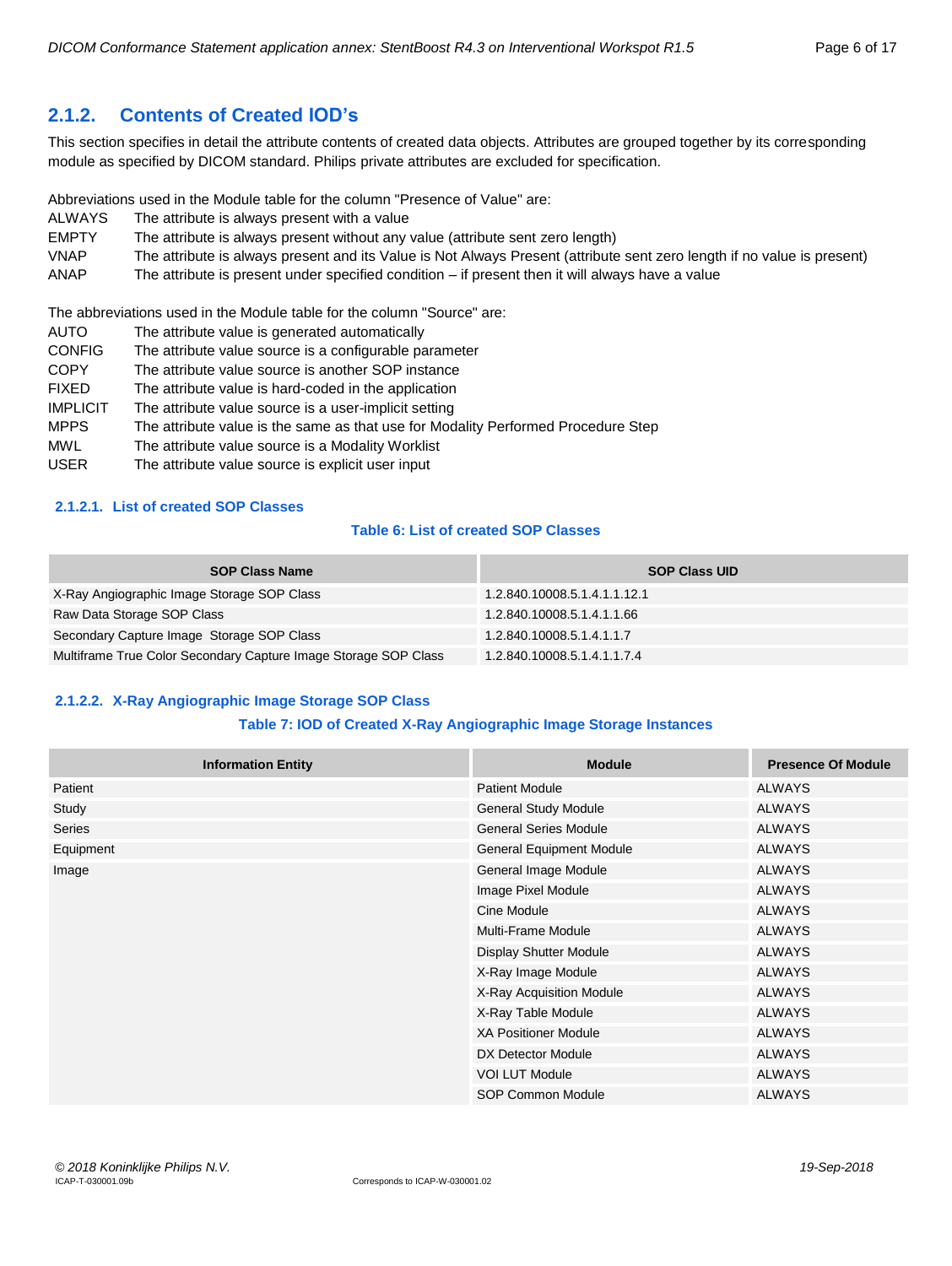#### **Table 8: Patient Module**

| <b>Attribute Name</b> | Tag       | <b>VR</b> | Value | <b>Presence of Value</b> | <b>Source</b> | <b>Comment</b> |
|-----------------------|-----------|-----------|-------|--------------------------|---------------|----------------|
| Patient's Name        | 0010,0010 | <b>PN</b> |       | <b>VNAP</b>              |               |                |
| Patient ID            | 0010,0020 | LO        |       | <b>VNAP</b>              |               |                |
| Patient's Birth Date  | 0010,0030 | DA        |       | <b>VNAP</b>              |               |                |
| Patient's Sex         | 0010,0040 | CS        |       | <b>VNAP</b>              |               |                |

#### **Table 9: General Study Module**

| <b>Attribute Name</b>      | Tag       | <b>VR</b> | Value | <b>Presence of Value</b> | <b>Source</b> | <b>Comment</b> |
|----------------------------|-----------|-----------|-------|--------------------------|---------------|----------------|
| <b>Study Date</b>          | 0008,0020 | DA        |       | <b>VNAP</b>              |               |                |
| <b>Study Time</b>          | 0008,0030 | <b>TM</b> |       | <b>VNAP</b>              |               |                |
| <b>Accession Number</b>    | 0008.0050 | <b>SH</b> |       | <b>VNAP</b>              |               |                |
| Referring Physician's Name | 0008,0090 | <b>PN</b> |       | <b>VNAP</b>              |               |                |
| Study Instance UID         | 0020.000D | UI        |       | <b>ALWAYS</b>            |               |                |
| Study ID                   | 0020.0010 | <b>SH</b> |       | <b>VNAP</b>              |               |                |

#### **Table 10: General Series Module**

| <b>Attribute Name</b>               | Tag       | <b>VR</b> | Value | <b>Presence of Value</b> | <b>Source</b> | <b>Comment</b> |
|-------------------------------------|-----------|-----------|-------|--------------------------|---------------|----------------|
| Series Date                         | 0008,0021 | DA        |       | ANAP                     |               |                |
| Series Time                         | 0008,0031 | <b>TM</b> |       | ANAP                     |               |                |
| Modality                            | 0008,0060 | <b>CS</b> |       | <b>ALWAYS</b>            |               |                |
| Series Description                  | 0008,103E | LO        |       | ANAP                     |               |                |
| Performing Physician's Name         | 0008,1050 | <b>PN</b> |       | <b>ANAP</b>              |               |                |
| <b>Related Series Sequence</b>      | 0008,1250 | <b>SQ</b> |       | ANAP                     |               |                |
| >Study Instance UID                 | 0020,000D | UI        |       | <b>ALWAYS</b>            |               |                |
| >Series Instance UID                | 0020,000E | UI        |       | <b>ALWAYS</b>            |               |                |
| >Purpose of Reference Code Sequence | 0040,A170 | SQ        |       | <b>VNAP</b>              |               |                |
| Series Instance UID                 | 0020,000E | UI        |       | <b>ALWAYS</b>            |               |                |
| Series Number                       | 0020,0011 | <b>IS</b> |       | <b>VNAP</b>              |               |                |
| Performed Procedure Step Start Date | 0040,0244 | DA        |       | ANAP                     |               |                |
| Performed Procedure Step Start Time | 0040,0245 | <b>TM</b> |       | ANAP                     |               |                |
| Performed Procedure Step ID         | 0040,0253 | <b>SH</b> |       | ANAP                     |               |                |

#### **Table 11: General Equipment Module**

| <b>Attribute Name</b>     | Tag       | <b>VR</b> | Value                      | <b>Presence of Value</b> | <b>Source</b> | <b>Comment</b>                                       |
|---------------------------|-----------|-----------|----------------------------|--------------------------|---------------|------------------------------------------------------|
| Manufacturer              | 0008,0070 | LO.       | <b>Philips</b>             | <b>VNAP</b>              |               |                                                      |
| <b>Institution Name</b>   | 0008,0080 | LO.       |                            | <b>ANAP</b>              |               |                                                      |
| Manufacturer's Model Name | 0008,1090 | LO.       | Interventional<br>Workspot | <b>ANAP</b>              |               |                                                      |
| Software Versions         | 0018.1020 | LO.       | 1.5.x                      | <b>ANAP</b>              |               | where "x" is the detailed<br>application SW version. |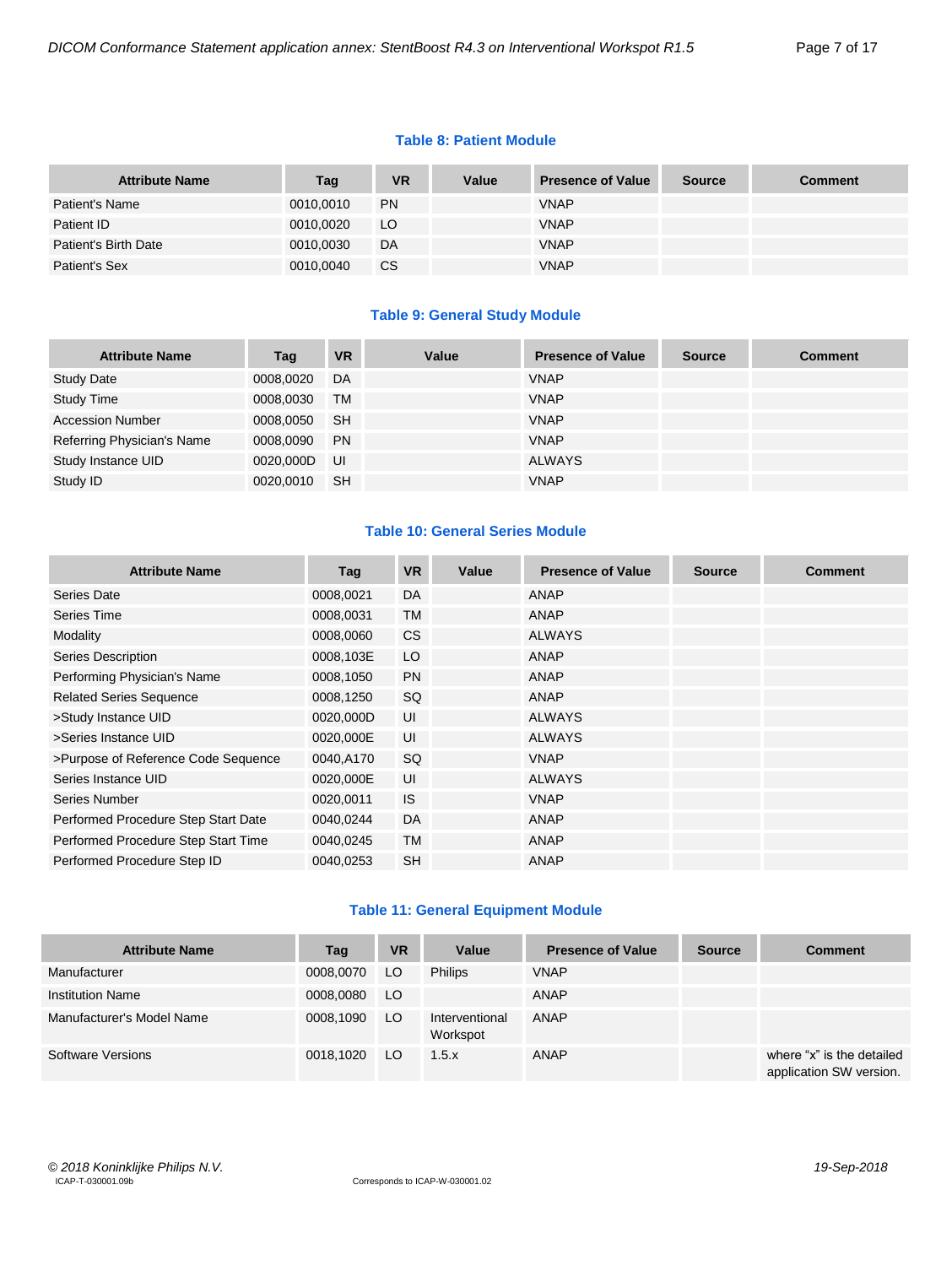#### **Table 12: General Image Module**

| <b>Attribute Name</b>       | Tag       | <b>VR</b> | Value | <b>Presence of Value</b> | <b>Source</b> | <b>Comment</b> |
|-----------------------------|-----------|-----------|-------|--------------------------|---------------|----------------|
| Image Type                  | 0008,0008 | <b>CS</b> |       | <b>ANAP</b>              |               |                |
| <b>Acquisition Date</b>     | 0008,0022 | DA        |       | ANAP                     |               |                |
| <b>Content Date</b>         | 0008,0023 | <b>DA</b> |       | <b>VNAP</b>              |               |                |
| <b>Acquisition Time</b>     | 0008,0032 | <b>TM</b> |       | <b>ANAP</b>              |               |                |
| <b>Content Time</b>         | 0008,0033 | <b>TM</b> |       | <b>VNAP</b>              |               |                |
| <b>Instance Number</b>      | 0020,0013 | <b>IS</b> |       | <b>VNAP</b>              |               |                |
| <b>Patient Orientation</b>  | 0020,0020 | <b>CS</b> |       | <b>ANAP</b>              |               |                |
| Lossy Image Compression     | 0028,2110 | <b>CS</b> |       | <b>ANAP</b>              |               |                |
| Icon Image Sequence         | 0088,0200 | SQ        |       | <b>ANAP</b>              |               |                |
| >Samples per Pixel          | 0028,0002 | US        |       | <b>ALWAYS</b>            |               |                |
| >Photometric Interpretation | 0028,0004 | <b>CS</b> |       | <b>ALWAYS</b>            |               |                |
| >Rows                       | 0028,0010 | <b>US</b> |       | <b>ALWAYS</b>            |               |                |
| >Columns                    | 0028,0011 | US        |       | <b>ALWAYS</b>            |               |                |
| >Bits Allocated             | 0028,0100 | US        |       | <b>ALWAYS</b>            |               |                |
| >Bits Stored                | 0028,0101 | US        |       | <b>ALWAYS</b>            |               |                |
| >High Bit                   | 0028,0102 | US        |       | <b>ALWAYS</b>            |               |                |
| >Pixel Representation       | 0028,0103 | US        |       | <b>ALWAYS</b>            |               |                |
| >Pixel Data                 | 7FE0,0010 | OW/OB     |       | <b>ANAP</b>              |               |                |
| >Image Type                 | 0008,0008 | <b>CS</b> |       | <b>ANAP</b>              |               |                |
| >SOP Class UID              | 0008,0016 | UI        |       | <b>ANAP</b>              |               |                |
| >SOP Instance UID           | 0008,0018 | UI        |       | <b>ANAP</b>              |               |                |
| >Instance Number            | 0020,0013 | IS        |       | <b>ANAP</b>              |               |                |
| >Patient Orientation        | 0020,0020 | <b>CS</b> |       | <b>ANAP</b>              |               |                |

#### **Table 13: Image Pixel Module**

| <b>Attribute Name</b>       | Tag       | <b>VR</b> | Value | <b>Presence of Value</b> | <b>Source</b> | <b>Comment</b> |
|-----------------------------|-----------|-----------|-------|--------------------------|---------------|----------------|
| Samples per Pixel           | 0028,0002 | <b>US</b> |       | <b>ALWAYS</b>            |               |                |
| Photometric Interpretation  | 0028,0004 | CS.       |       | <b>ALWAYS</b>            |               |                |
| Rows                        | 0028,0010 | US.       |       | <b>ALWAYS</b>            |               |                |
| Columns                     | 0028,0011 | <b>US</b> |       | <b>ALWAYS</b>            |               |                |
| <b>Bits Allocated</b>       | 0028,0100 | US.       |       | <b>ALWAYS</b>            |               |                |
| <b>Bits Stored</b>          | 0028,0101 | <b>US</b> |       | <b>ALWAYS</b>            |               |                |
| High Bit                    | 0028,0102 | US.       |       | <b>ALWAYS</b>            |               |                |
| <b>Pixel Representation</b> | 0028,0103 | US.       |       | <b>ALWAYS</b>            |               |                |
| Pixel Data                  | 7FE0.0010 | OB/OW     |       | <b>VNAP</b>              |               |                |

#### **Table 14: Cine Module**

| <b>Attribute Name</b> | Taq       | <b>VR</b>   | Value | <b>Presence of Value</b> | Source | Comment |
|-----------------------|-----------|-------------|-------|--------------------------|--------|---------|
| Cine Rate             | 0018.0040 | <b>I</b> IS |       | <b>ANAP</b>              |        |         |
| Frame Time            | 0018.1063 | <b>DS</b>   |       | <b>ALWAYS</b>            |        |         |

#### **Table 15: Multi-Frame Module**

| <b>Attribute Name</b> | Taq       | <b>VR</b> | Value | <b>Presence of Value</b> | <b>Source</b> | Comment |
|-----------------------|-----------|-----------|-------|--------------------------|---------------|---------|
| Number of Frames      | 0028.0008 | <b>IS</b> |       | <b>ALWAYS</b>            |               |         |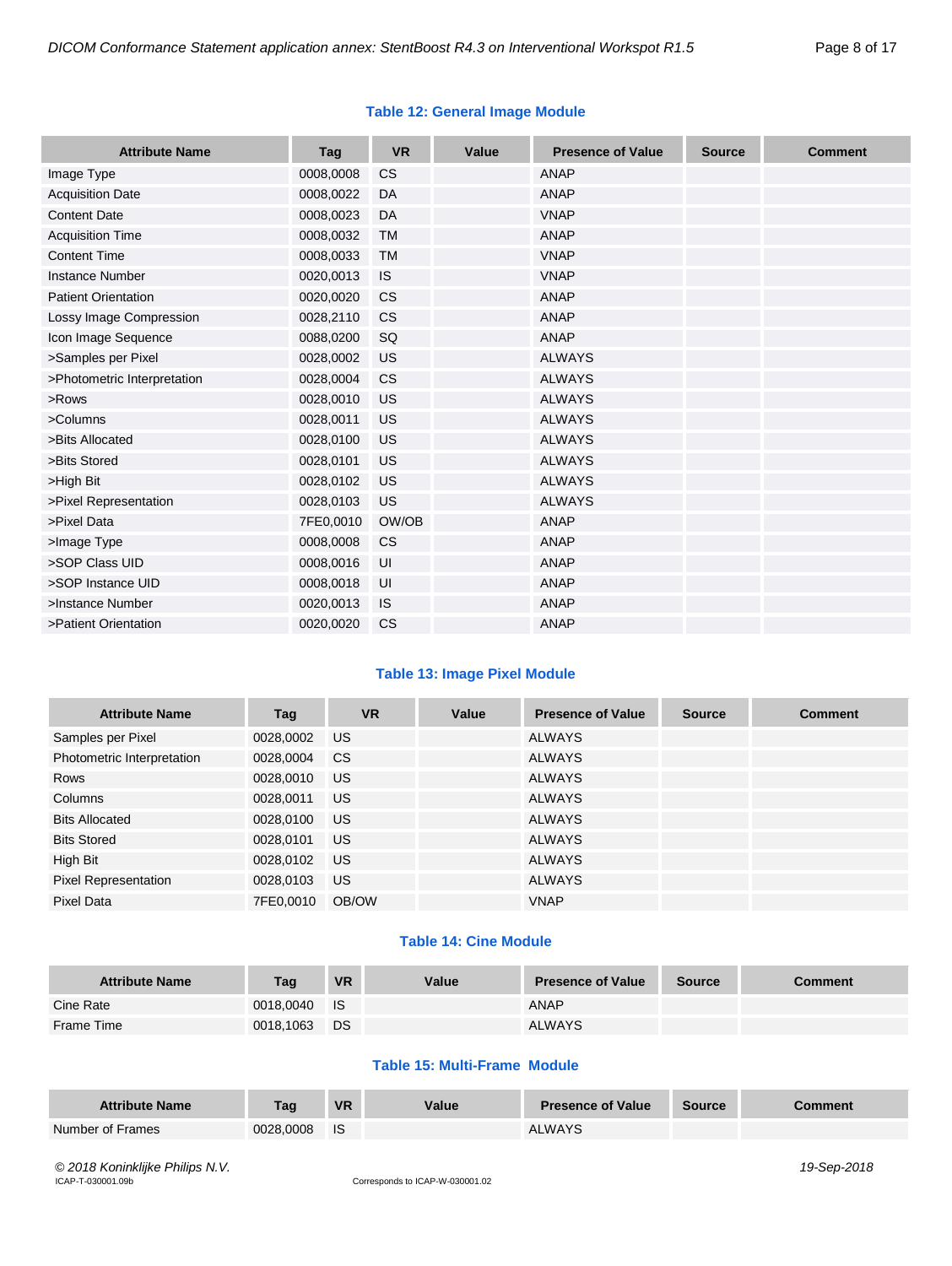Frame Increment Pointer 0028,0009 AT ALWAYS

#### **Table 16: Display Shutter Module**

| <b>Attribute Name</b>              | Tag       | <b>VR</b> | Value | <b>Presence of Value</b> | <b>Source</b> | <b>Comment</b> |
|------------------------------------|-----------|-----------|-------|--------------------------|---------------|----------------|
| <b>Shutter Shape</b>               | 0018,1600 | CS.       |       | <b>ALWAYS</b>            |               |                |
| <b>Shutter Left Vertical Edge</b>  | 0018,1602 | ⊟ IS      |       | <b>ALWAYS</b>            |               |                |
| <b>Shutter Right Vertical Edge</b> | 0018,1604 | ⊟ IS      |       | <b>ALWAYS</b>            |               |                |
| Shutter Upper Horizontal Edge      | 0018,1606 | <b>IS</b> |       | <b>ALWAYS</b>            |               |                |
| Shutter Lower Horizontal Edge      | 0018,1608 | - IS      |       | <b>ALWAYS</b>            |               |                |

#### **Table 17: X-Ray Image Module**

| <b>Attribute Name</b>        | Tag       | <b>VR</b>     | Value | <b>Presence of Value</b> | <b>Source</b> | <b>Comment</b> |
|------------------------------|-----------|---------------|-------|--------------------------|---------------|----------------|
| Image Type                   | 0008,0008 | <b>CS</b>     |       | <b>ALWAYS</b>            |               |                |
| Samples per Pixel            | 0028,0002 | <b>US</b>     |       | <b>ALWAYS</b>            |               |                |
| Photometric Interpretation   | 0028.0004 | <sub>CS</sub> |       | <b>ALWAYS</b>            |               |                |
| Frame Increment Pointer      | 0028,0009 | AT            |       | <b>ALWAYS</b>            |               |                |
| <b>Bits Allocated</b>        | 0028.0100 | <b>US</b>     |       | <b>ALWAYS</b>            |               |                |
| <b>Bits Stored</b>           | 0028,0101 | <b>US</b>     |       | <b>ALWAYS</b>            |               |                |
| High Bit                     | 0028,0102 | <b>US</b>     |       | <b>ALWAYS</b>            |               |                |
| <b>Pixel Representation</b>  | 0028,0103 | <b>US</b>     |       | <b>ALWAYS</b>            |               |                |
| Pixel Intensity Relationship | 0028,1040 | <b>CS</b>     |       | <b>ALWAYS</b>            |               |                |
| Lossy Image Compression      | 0028.2110 | <b>CS</b>     |       | <b>ALWAYS</b>            |               |                |

#### **Table 18: X-Ray Acquisition Module**

| <b>Attribute Name</b>    | Tag          | <b>VR</b> | Value | <b>Presence of Value</b> | <b>Source</b> | <b>Comment</b> |
|--------------------------|--------------|-----------|-------|--------------------------|---------------|----------------|
| <b>KVP</b>               | 0018,0060    | DS        |       | <b>VNAP</b>              |               |                |
| Exposure Time            | 0018,1150 IS |           |       | <b>VNAP</b>              |               |                |
| <b>Radiation Setting</b> | 0018,1155    | CS.       |       | <b>ALWAYS</b>            |               |                |
| Imager Pixel Spacing     | 0018,1164    | <b>DS</b> |       | <b>ANAP</b>              |               |                |
| <b>Pixel Spacing</b>     | 0028,0030    | DS        |       | <b>ALWAYS</b>            |               |                |

#### **Table 19: X-Ray Table Module**

| <b>Attribute Name</b> | Taq       | <b>VR</b> | Value | <b>Presence of Value</b> | <b>Source</b> | Comment |
|-----------------------|-----------|-----------|-------|--------------------------|---------------|---------|
| <b>Table Motion</b>   | 0018.1134 | DS        |       | <b>VNAP</b>              |               |         |
| Table Angle           | 0018,1138 | DS        |       | ANAP                     |               |         |

#### **Table 20: XA Positioner Module**

| <b>Attribute Name</b>             | Tag       | <b>VR</b> | Value | <b>Presence of Value</b> | <b>Source</b> | <b>Comment</b> |
|-----------------------------------|-----------|-----------|-------|--------------------------|---------------|----------------|
| Distance Source to Patient        | 0018.1111 | DS        |       | ANAP                     |               |                |
| Distance Source to Patient        | 0018.1111 | DS        |       | ANAP                     |               |                |
| <b>Positioner Motion</b>          | 0018.1500 | - CS      |       | <b>VNAP</b>              |               |                |
| <b>Positioner Primary Angle</b>   | 0018.1510 | DS        |       | <b>VNAP</b>              |               |                |
| <b>Positioner Secondary Angle</b> | 0018.1511 | DS        |       | <b>VNAP</b>              |               |                |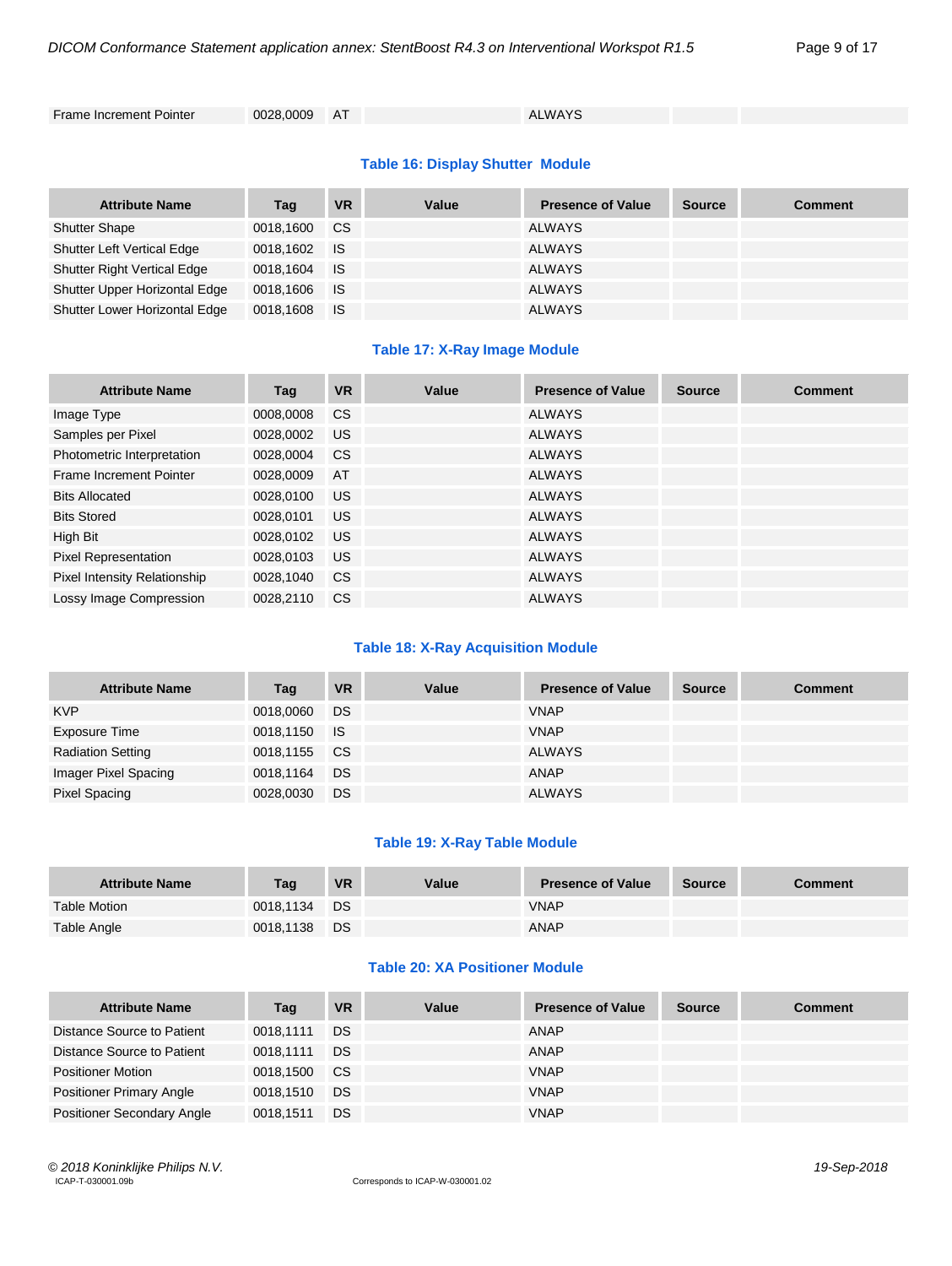| <b>Positioner Primary Angle</b><br>Increment   | 0018,1520 | DS | <b>VNAP</b> |  |
|------------------------------------------------|-----------|----|-------------|--|
| <b>Positioner Secondary Angle</b><br>Increment | 0018,1521 | DS | <b>VNAP</b> |  |

#### **Table 21: DX Detector Module**

| <b>Attribute Name</b> | Tag       | <b>VR</b> | Value | <b>Presence of Value</b> | <b>Source</b> | Comment |
|-----------------------|-----------|-----------|-------|--------------------------|---------------|---------|
| Imager Pixel Spacing  | 0018.1164 | <b>DS</b> |       | <b>ALWAYS</b>            |               |         |
| Pixel Spacing         | 0028.0030 | DS        |       | <b>ALWAYS</b>            |               |         |

#### **Table 22: VOI LUT Module**

| <b>Attribute Name</b> | Taq       | <b>VR</b> | Value | <b>Presence of Value</b> | <b>Source</b> | <b>Comment</b> |
|-----------------------|-----------|-----------|-------|--------------------------|---------------|----------------|
| <b>Window Center</b>  | 0028.1050 | DS.       |       | <b>ALWAYS</b>            |               |                |
| Window Width          | 0028.1051 | <b>DS</b> |       | <b>ALWAYS</b>            |               |                |

#### **Table 23: SOP Common Module**

| <b>Attribute Name</b>  | Tag       | <b>VR</b> | Value                            | <b>Presence of Value</b> | <b>Source</b> | <b>Comment</b> |
|------------------------|-----------|-----------|----------------------------------|--------------------------|---------------|----------------|
| Instance Creation Date | 0008.0012 | DA        |                                  | <b>ANAP</b>              |               |                |
| Instance Creation Time | 0008,0013 | TM        |                                  | <b>ANAP</b>              |               |                |
| SOP Class UID          | 0008.0016 | UI        | 1.2.840.10008.5.1.4.1.1.<br>12.1 | ALWAYS                   |               |                |
| SOP Instance UID       | 0008,0018 | UI        |                                  | <b>ALWAYS</b>            |               |                |
| Instance Number        | 0020,0013 | <b>IS</b> |                                  | ANAP                     |               |                |

#### <span id="page-9-0"></span>**2.1.2.3. Raw data Storage SOP class**

#### **Table 24: IOD of Created Raw Data Storage SOP Class Instances**

| <b>Information Entity</b> | <b>Module</b>                     | <b>Presence Of Module</b> |
|---------------------------|-----------------------------------|---------------------------|
| Patient                   | <b>Patient Module</b>             | <b>ALWAYS</b>             |
| Study                     | <b>General Study Module</b>       | <b>ALWAYS</b>             |
| Series                    | <b>General Series Module</b>      | <b>ALWAYS</b>             |
| Frame of Reference        | Frame of Reference                | <b>OPTIONAL</b>           |
| Equipment                 | <b>General Equipment Module</b>   | <b>ALWAYS</b>             |
| Image                     | <b>Acquisition Context Module</b> | <b>ALWAYS</b>             |
|                           | Raw Data Module                   | <b>ALWAYS</b>             |
|                           | SOP Common Module                 | <b>ALWAYS</b>             |

#### **Table 25 : Patient Module**

| <b>Attribute Name</b> | Tag       | <b>VR</b> | Value | <b>Presence of Value</b> | <b>Source</b> | <b>Comment</b>             |
|-----------------------|-----------|-----------|-------|--------------------------|---------------|----------------------------|
| Patient's Name        | 0010.0010 | <b>PN</b> |       | ALWAYS                   | <b>COPY</b>   | Copied from<br>Source data |
| Patient ID            | 0010.0020 | LO        |       | ALWAYS                   | <b>COPY</b>   | Copied from<br>Source data |
| Patient's Birth Date  | 0010,0030 | DA        |       | <b>VNAP</b>              | <b>COPY</b>   | Copied from<br>Source data |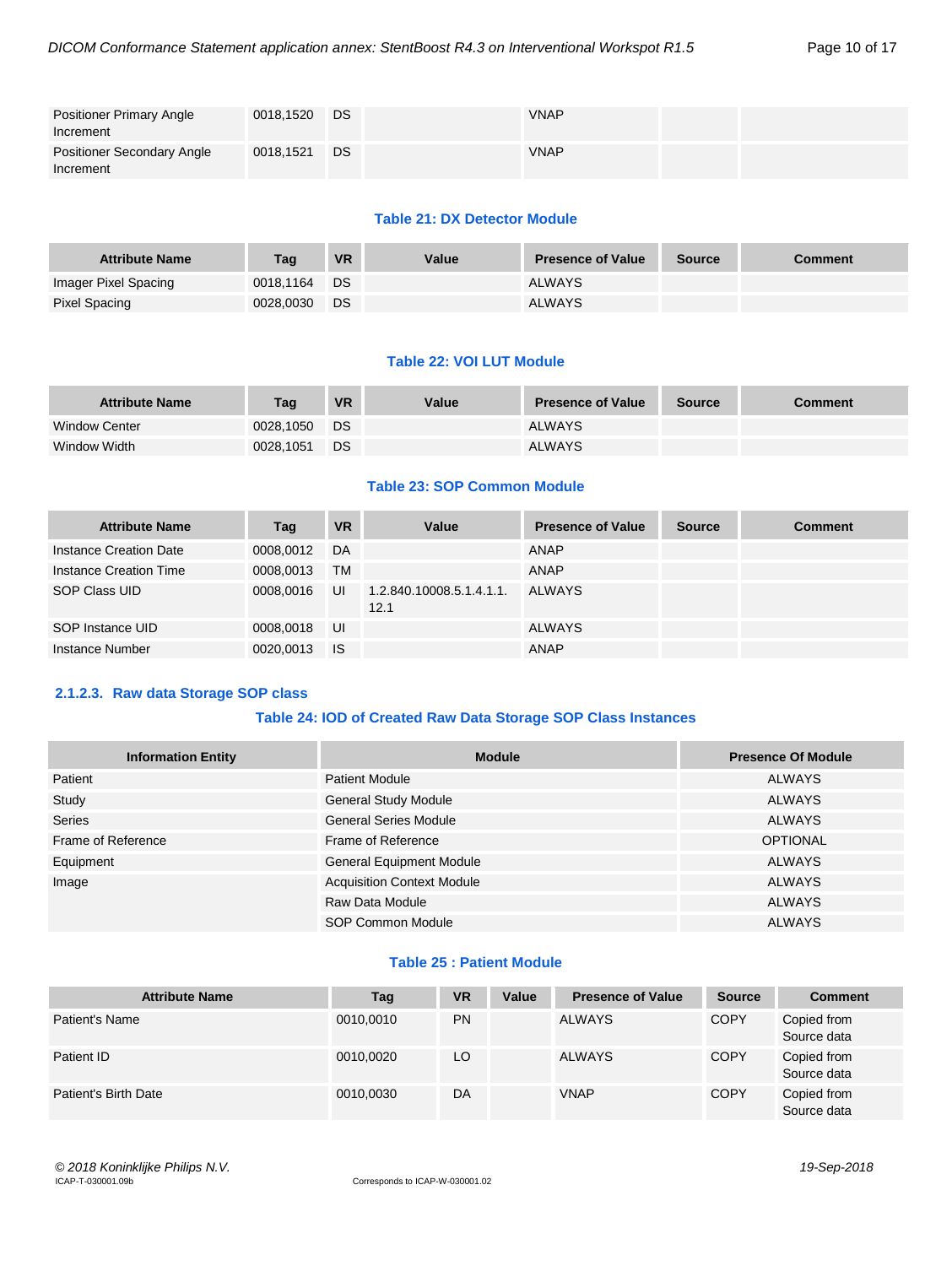| Patient's Sex | 0010,0040 | ົ<br>vo | <b>ALWAYS</b> | <b>COPY</b> | Copied from |
|---------------|-----------|---------|---------------|-------------|-------------|
|               |           |         |               |             | Source data |

#### **Table 26 : General Study Module**

| <b>Attribute Name</b>      | Tag                              | <b>VR</b> | Value | <b>Presence of Value</b> | <b>Source</b> | <b>Comment</b>             |
|----------------------------|----------------------------------|-----------|-------|--------------------------|---------------|----------------------------|
| <b>Study Date</b>          | 0008,0020                        | DA        |       | <b>ALWAYS</b>            | <b>COPY</b>   | Copied from<br>Source data |
| <b>Study Time</b>          | 0008.0030                        | <b>TM</b> |       | <b>ALWAYS</b>            | COPY          | Copied from<br>Source data |
| Referring Physician's Name | 0008,0090                        | <b>PN</b> |       | <b>VNAP</b>              | <b>COPY</b>   | Copied from<br>Source data |
| Study Instance UID         | 0020.000D                        | UI        |       | <b>ALWAYS</b>            | <b>COPY</b>   | Copied from<br>Source data |
| Study ID                   | 0020.0010                        | <b>SH</b> |       | <b>ALWAYS</b>            | <b>COPY</b>   | Copied from<br>Source data |
| <b>Accession Number</b>    | 0008,0050                        | <b>SH</b> |       | <b>EMPTY</b>             | AUTO, USER    |                            |
|                            | Table 27 : Conoral Series Module |           |       |                          |               |                            |

**Table 27 : General Series Module**

| <b>Attribute Name</b>               | Tag       | <b>VR</b> | Value | <b>Presence of Value</b> | <b>Source</b> | <b>Comment</b>             |
|-------------------------------------|-----------|-----------|-------|--------------------------|---------------|----------------------------|
| Series Date                         | 0008,0021 | DA        |       | <b>ALWAYS</b>            | <b>COPY</b>   | Copied from<br>Source data |
| Series Time                         | 0008,0031 | <b>TM</b> |       | <b>ALWAYS</b>            | <b>COPY</b>   | Copied from<br>Source data |
| Modality                            | 0008,0060 | <b>CS</b> |       | <b>ALWAYS</b>            | <b>COPY</b>   | Copied from<br>Source data |
| Performing Physicians' name         | 0008,1050 | <b>PN</b> |       |                          |               |                            |
| <b>Related Series Sequence</b>      | 0008,1250 | SQ        |       |                          |               |                            |
| >Study Instance UID                 | 0020,000D | UI        |       |                          |               |                            |
| >Series Instance UID                | 0020,000E | UI        |       | <b>ALWAYS</b>            | <b>COPY</b>   | Copied from<br>Source data |
| >Purpose of Reference Code Sequence | 0040,A170 | <b>SQ</b> |       |                          |               |                            |
| Series Number                       | 0020,0011 | <b>IS</b> |       | <b>ALWAYS</b>            | <b>COPY</b>   | Copied from<br>Source data |
| Laterality                          | 0020,0060 | <b>CS</b> |       | ANAP                     |               |                            |

#### **Table 28: Frame of Reference Module**

| <b>Attribute Name</b>        | Tag       | <b>VR</b> | Value | <b>Presence of Value</b> | <b>Source</b> | <b>Comment</b>             |
|------------------------------|-----------|-----------|-------|--------------------------|---------------|----------------------------|
| Frame of Reference UID       | 0020.0052 | UI        |       | <b>ALWAYS</b>            | <b>COPY</b>   | Copied from<br>Source data |
| Position Reference Indicator | 0020.1040 | LO        |       | <b>VNAP</b>              | <b>COPY</b>   | Copied from<br>Source data |

#### **Table 29: General Equipment Module**

| <b>Attribute Name</b>     | Tag       | <b>VR</b> | Value                   | <b>Presence of Value</b> | Source       | <b>Comment</b>             |
|---------------------------|-----------|-----------|-------------------------|--------------------------|--------------|----------------------------|
| Manufacturer              | 0008,0070 | LO.       | <b>Philips</b>          | <b>VNAP</b>              | <b>FIXED</b> |                            |
| <b>Institution Name</b>   | 0008.0080 | LO.       |                         | ANAP                     | <b>USER</b>  |                            |
| Manufacturer's Model Name | 0008.1090 | LO.       | Interventional Workspot | ANAP                     | <b>FIXED</b> |                            |
| Device Serial Number      | 0018,1000 | LO        |                         | ANAP                     | <b>COPY</b>  | Copied from<br>Source data |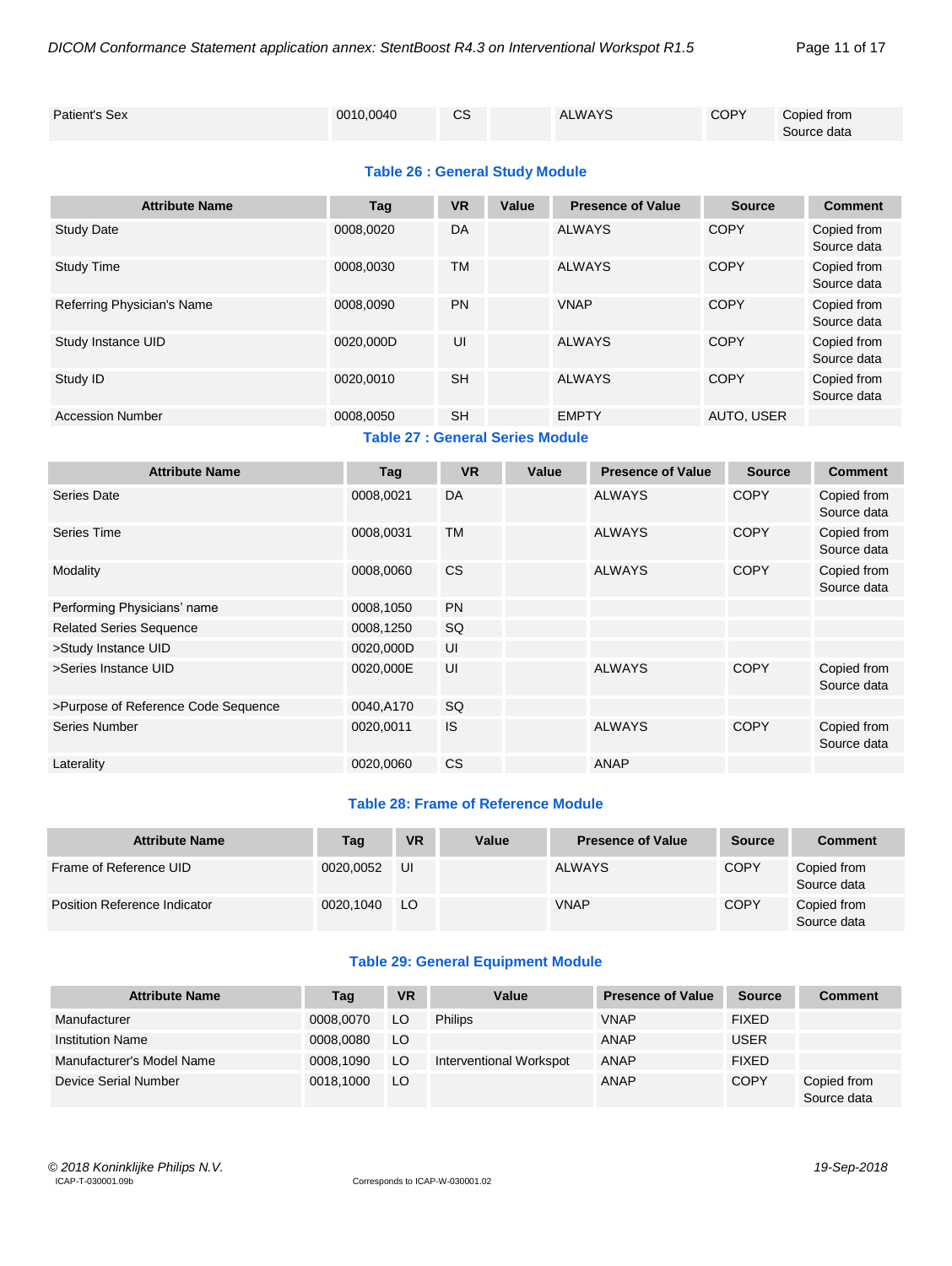| <b>Software Versions</b>                    | 0018,1020 | LO        |           | 1.5.x                              |               | <b>ANAP</b>                 |  | <b>AUTO</b>   | where "x" is the<br>detailed<br>application SW<br>version. |  |  |
|---------------------------------------------|-----------|-----------|-----------|------------------------------------|---------------|-----------------------------|--|---------------|------------------------------------------------------------|--|--|
| <b>Table 30: Acquisition Context Module</b> |           |           |           |                                    |               |                             |  |               |                                                            |  |  |
| <b>Attribute Name</b>                       | Tag       | <b>VR</b> |           | Value                              |               | <b>Presence of Value</b>    |  | <b>Source</b> | <b>Comment</b>                                             |  |  |
| <b>Acquisition Context Sequence</b>         | 0040,0555 | SQ        |           |                                    |               | <b>VNAP</b>                 |  | <b>COPY</b>   | Copied from<br>Source data                                 |  |  |
|                                             |           |           |           | <b>Table 31: Raw Data Module</b>   |               |                             |  |               |                                                            |  |  |
| <b>Attribute Name</b>                       | Tag       | <b>VR</b> |           | Value                              |               | <b>Presence of Value</b>    |  | <b>Source</b> | <b>Comment</b>                                             |  |  |
| <b>Content Date</b>                         | 0008,0023 | DA        |           |                                    | <b>ALWAYS</b> |                             |  | <b>COPY</b>   | Copied from<br>Source data                                 |  |  |
| <b>Content Time</b>                         | 0008,0033 | <b>TM</b> |           |                                    | <b>ALWAYS</b> |                             |  | <b>COPY</b>   | Copied from<br>Source data                                 |  |  |
| <b>Creator Version UID</b>                  | 0008,9123 | UI        |           |                                    | <b>ALWAYS</b> |                             |  | <b>COPY</b>   | Copied from<br>Source data                                 |  |  |
| <b>Instance Number</b>                      | 0020,0013 | <b>IS</b> |           |                                    | <b>ANAP</b>   |                             |  | <b>COPY</b>   | Copied from<br>Source data                                 |  |  |
|                                             |           |           |           | <b>Table 32: SOP Common Module</b> |               |                             |  |               |                                                            |  |  |
| <b>Attribute Name</b>                       | Tag       |           | <b>VR</b> | Value                              |               | <b>Presence of</b><br>Value |  | <b>Source</b> | <b>Comment</b>                                             |  |  |
| <b>SOP Class UID</b>                        | 0008,0016 |           | UI        | 1.2.840.10008.5.1.4.1.1.66         |               | <b>ALWAYS</b>               |  | <b>COPY</b>   | Copied from<br>Source data                                 |  |  |
| SOP Instance UID                            | 0008,0018 |           | UI        |                                    |               | <b>ALWAYS</b>               |  | <b>COPY</b>   | Copied from<br>Source data                                 |  |  |
| Original Specialized SOP Class UID          | 0008,001B |           | UI        |                                    |               | <b>VNAP</b>                 |  | <b>COPY</b>   | Copied from<br>Source data                                 |  |  |
| <b>Instance Creation Date</b>               | 0008,0012 |           | DA        |                                    |               | <b>VNAP</b>                 |  | <b>COPY</b>   | Copied from<br>Source data                                 |  |  |
| <b>Instance Creation Time</b>               | 0008,0013 |           | <b>TM</b> |                                    |               | <b>VNAP</b>                 |  | <b>COPY</b>   | Copied from<br>Source data                                 |  |  |
| <b>Instance Number</b>                      | 0020,0013 |           | <b>IS</b> |                                    |               | <b>VNAP</b>                 |  |               |                                                            |  |  |

#### <span id="page-11-0"></span>**2.1.2.4. Secondary Capture Image Storage SOP class**

#### **Table 33: IOD of Created Secondary Capture Image Storage SOP Class Instances**

| <b>Information Entity</b> | <b>Module</b>                   | <b>Presence Of Module</b> |
|---------------------------|---------------------------------|---------------------------|
| Patient                   | <b>Patient Module</b>           | <b>ALWAYS</b>             |
| Study                     | <b>General Study Module</b>     | <b>ALWAYS</b>             |
| <b>Series</b>             | <b>General Series Module</b>    | <b>ALWAYS</b>             |
| Equipment                 | <b>General Equipment Module</b> | <b>CONDITIONAL</b>        |
|                           | <b>SC Equipment Module</b>      | <b>ALWAYS</b>             |
| Image                     | General Image Module            | <b>ALWAYS</b>             |
|                           | Image Pixel Module              | <b>ALWAYS</b>             |
|                           | <b>SOP Common Module</b>        | <b>ALWAYS</b>             |

#### **Table 34: Patient Module**

| <b>Attribute Name</b> | Tag       | <b>VR</b> | Value | <b>Presence of Value</b> | <b>Source</b> | <b>Comment</b>             |
|-----------------------|-----------|-----------|-------|--------------------------|---------------|----------------------------|
| <b>Patient's Name</b> | 0010.0010 | <b>PN</b> |       | <b>ALWAYS</b>            | COPY          | Copied from<br>Source data |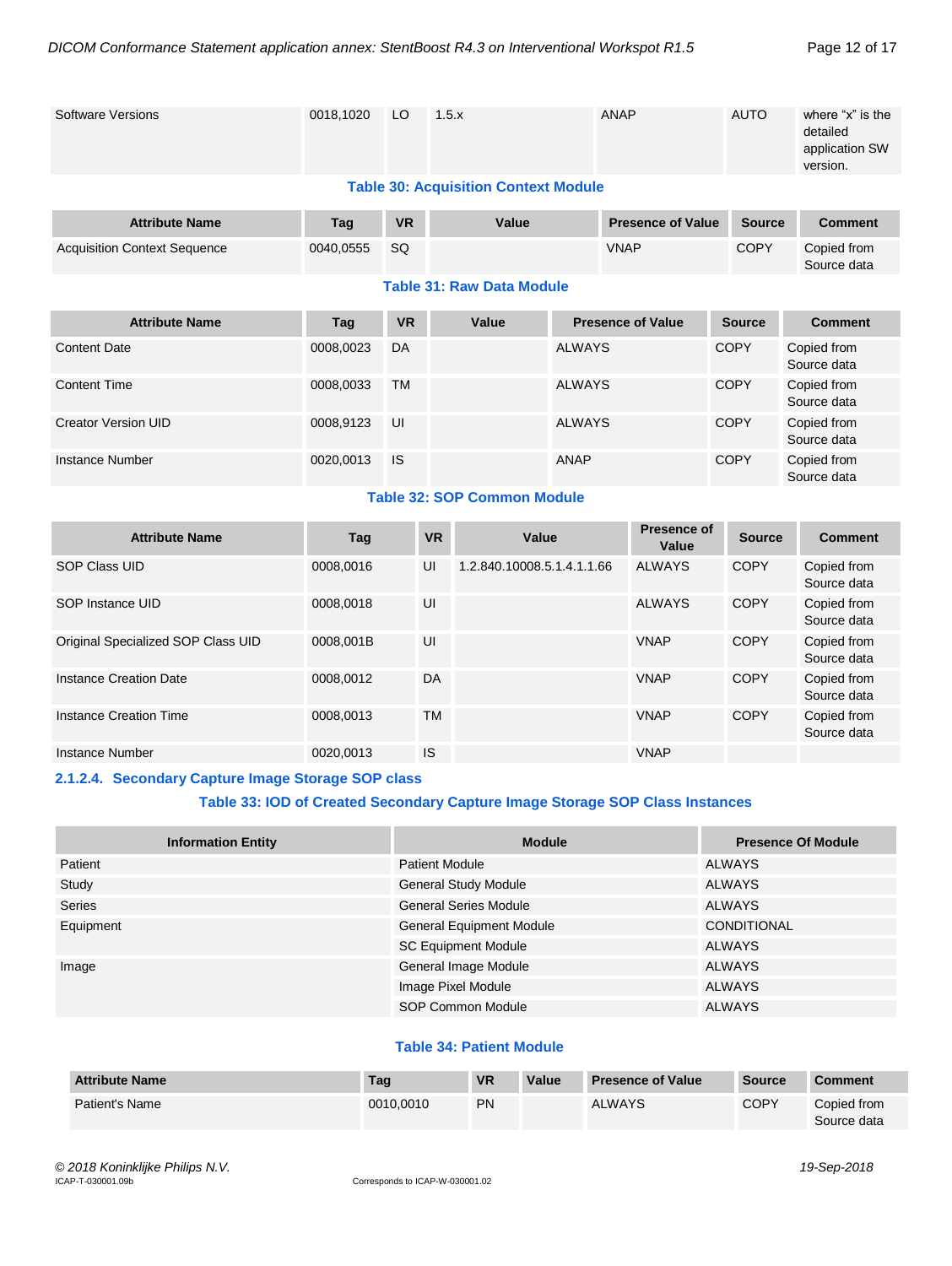| Patient ID           | 0010,0020 | LO        | <b>ALWAYS</b> | <b>COPY</b> | Copied from<br>Source data |
|----------------------|-----------|-----------|---------------|-------------|----------------------------|
| Patient's Birth Date | 0010,0030 | DA        | <b>ALWAYS</b> | <b>COPY</b> | Copied from<br>Source data |
| Patient's Sex        | 0010,0040 | <b>CS</b> | <b>ALWAYS</b> | <b>COPY</b> | Copied from<br>Source data |

#### **Table 35: General Study Module**

| <b>Attribute Name</b>      | Tag       | <b>VR</b> | Value | <b>Presence of Value</b> | <b>Source</b> | <b>Comment</b>             |
|----------------------------|-----------|-----------|-------|--------------------------|---------------|----------------------------|
| <b>Study Date</b>          | 0008.0020 | DA        |       | <b>ALWAYS</b>            | <b>COPY</b>   | Copied from<br>Source data |
| <b>Study Time</b>          | 0008.0030 | <b>TM</b> |       | <b>ALWAYS</b>            | <b>COPY</b>   | Copied from<br>Source data |
| <b>Accession Number</b>    | 0008.0050 | <b>SH</b> |       | <b>VNAP</b>              |               |                            |
| Referring Physician's Name | 0008,0090 | <b>PN</b> |       | <b>VNAP</b>              | <b>COPY</b>   | Copied from<br>Source data |
| Study Instance UID         | 0020.000D | UI        |       | <b>ALWAYS</b>            | <b>COPY</b>   | Copied from<br>Source data |
| Study ID                   | 0020,0010 | <b>SH</b> |       | <b>ALWAYS</b>            | <b>COPY</b>   | Copied from<br>Source data |

#### **Table 36: General Series Module**

| <b>Attribute Name</b>               | Tag       | <b>VR</b> | Value | <b>Presence of Value</b> | <b>Source</b> | <b>Comment</b>             |
|-------------------------------------|-----------|-----------|-------|--------------------------|---------------|----------------------------|
| Series Date                         | 0008,0021 | DA        |       | <b>ALWAYS</b>            | <b>COPY</b>   | Copied from<br>Source data |
| Series Time                         | 0008,0031 | <b>TM</b> |       | <b>ALWAYS</b>            | <b>COPY</b>   | Copied from<br>Source data |
| Modality                            | 0008,0060 | <b>CS</b> |       | <b>ALWAYS</b>            | <b>COPY</b>   | Copied from<br>Source data |
| Series Instance UID                 | 0020,000E | UI        |       | <b>ALWAYS</b>            | <b>COPY</b>   | Copied from<br>Source data |
| Series Number                       | 0020,0011 | <b>IS</b> |       | <b>VNAP</b>              | <b>COPY</b>   | Copied from<br>Source data |
| <b>Related Series Sequence</b>      | 0008,1250 | <b>SQ</b> |       | <b>VNAP</b>              |               |                            |
| >Study Instance UID                 | 0020,000D | UI        |       | <b>ALWAYS</b>            |               |                            |
| >Series Instance UID                | 0020,000E | UI        |       | <b>ALWAYS</b>            |               |                            |
| >Purpose of Reference Code Sequence | 0040,A170 | SQ        |       | <b>EMPTY</b>             |               |                            |

#### **Table 37: General Equipment Module**

| <b>Attribute Name</b>     | Tag       | <b>VR</b> | Value                   | <b>Presence of Value</b> | <b>Source</b> | <b>Comment</b>                                          |
|---------------------------|-----------|-----------|-------------------------|--------------------------|---------------|---------------------------------------------------------|
| Manufacturer              | 0008,0070 |           | <b>Philips</b>          | <b>VNAP</b>              |               |                                                         |
| <b>Station Name</b>       | 0008.1010 | <b>SH</b> |                         | ANAP                     |               |                                                         |
| Manufacturer's Model Name | 0008,1090 | LO.       | Interventional Workspot | ALWAYS                   | <b>FIXED</b>  |                                                         |
| <b>Software Versions</b>  | 0018.1020 | LO        | 1.5.x                   | <b>ALWAYS</b>            | <b>FIXED</b>  | where "x" is the<br>detailed application<br>SW version. |

#### **Table 38 : SC Equipment Module**

| <b>Attribute Name</b> | Tag       | <b>VR</b> | Value | <b>Presence of Value</b> | <b>Source</b> | <b>Comment</b> |
|-----------------------|-----------|-----------|-------|--------------------------|---------------|----------------|
| Modality              | 0008,0060 | СS        |       | <b>ANAP</b>              |               |                |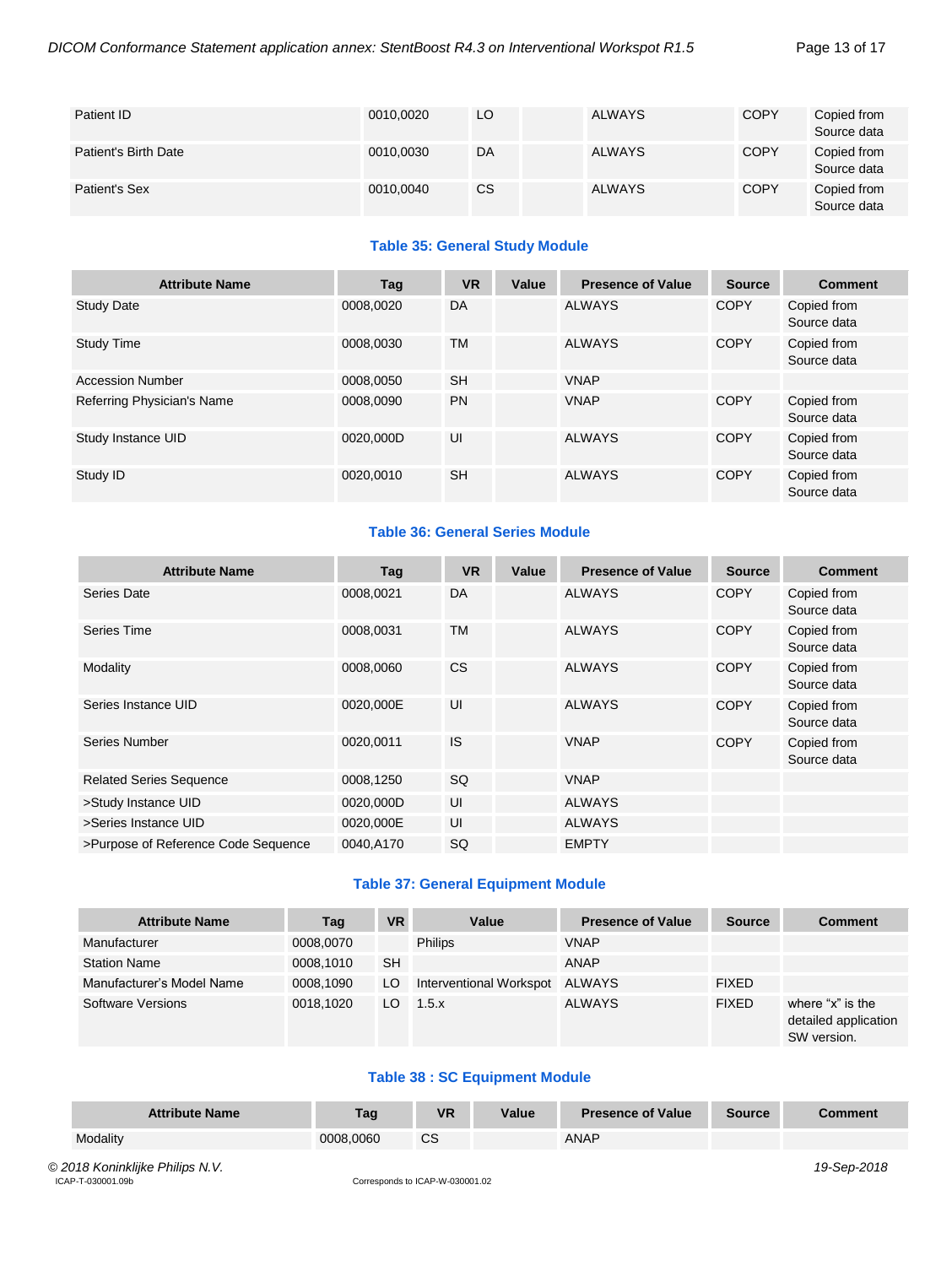| Conversion Type | 0008,0064 | CS. | WSD | ALWAYS |
|-----------------|-----------|-----|-----|--------|
|                 |           |     |     |        |

#### **Table 39: General Image Module**

| <b>Attribute Name</b>      | Tag       | <b>VR</b> | Value | <b>Presence of Value</b> | <b>Source</b> | <b>Comment</b> |
|----------------------------|-----------|-----------|-------|--------------------------|---------------|----------------|
| Instance Number            | 0020.0013 | IS        |       | ALWAYS                   |               |                |
| <b>Patient Orientation</b> | 0020.0020 | <b>CS</b> |       | <b>VNAP</b>              |               |                |

#### **Table 40: Image Pixel Module**

| <b>Attribute Name</b>       | Tag       | <b>VR</b> | Value          | <b>Presence of Value</b> | <b>Source</b> | <b>Comment</b>             |
|-----------------------------|-----------|-----------|----------------|--------------------------|---------------|----------------------------|
| Samples per Pixel           | 0028,0002 | US.       |                | <b>ALWAYS</b>            |               |                            |
| Photometric Interpretation  | 0028,0004 | CS.       |                | <b>ALWAYS</b>            |               |                            |
| Planar Configuration        | 0028,0006 | US.       |                | <b>ALWAYS</b>            |               |                            |
| <b>Rows</b>                 | 0028,0010 | US.       |                | <b>ALWAYS</b>            | <b>COPY</b>   | Copied from<br>Source data |
| Columns                     | 0028,0011 | <b>US</b> |                | <b>ALWAYS</b>            | <b>COPY</b>   | Copied from<br>Source data |
| <b>Bits Allocated</b>       | 0028,0100 | <b>US</b> | 8              | <b>ALWAYS</b>            |               |                            |
| <b>Bits Stored</b>          | 0028,0101 | US.       | 8              | <b>ALWAYS</b>            |               |                            |
| High Bit                    | 0028,0102 | US.       | $\overline{7}$ | <b>ALWAYS</b>            |               |                            |
| <b>Pixel Representation</b> | 0028,0103 | <b>US</b> | 0000           | <b>ALWAYS</b>            | <b>COPY</b>   | Copied from<br>Source data |
| <b>Pixel Data</b>           | 7FE0,0010 | OW/OB     |                | <b>ALWAYS</b>            | <b>COPY</b>   | Copied from<br>Source data |

#### **Table 41: SOP Common Module**

| <b>Attribute Name</b>  | Tag       | <b>VR</b> | Value                     | <b>Presence of Value</b> | <b>Source</b> | <b>Comment</b>             |
|------------------------|-----------|-----------|---------------------------|--------------------------|---------------|----------------------------|
| SOP Class UID          | 0008.0016 | UI        | 1.2.840.10008.5.1.4.1.1.7 | ALWAYS                   | <b>FIXED</b>  |                            |
| SOP Instance UID       | 0008,0018 | UI        |                           | <b>ALWAYS</b>            | <b>COPY</b>   | Copied from<br>Source data |
| Instance Creation Date | 0008.0012 | DA        |                           | ANAP                     | <b>COPY</b>   | Copied from<br>Source data |
| Instance Creation Time | 0008.0013 | <b>TM</b> |                           | ANAP                     | <b>COPY</b>   | Copied from<br>Source data |
| Instance Number        | 0020.0013 | <b>IS</b> |                           | ANAP                     | <b>COPY</b>   | Copied from<br>Source data |

#### <span id="page-13-0"></span>**2.1.2.5. Multiframe True Color Secondary Capture Image Storage SOP class Table 42: IOD of Created Multiframe True Color Secondary Capture Image Storage SOP Class Instances**

| <b>Information Entity</b> | <b>Module</b>                | <b>Presence Of Module</b> |
|---------------------------|------------------------------|---------------------------|
| Patient                   | <b>Patient Module</b>        | ALWAYS                    |
| Study                     | <b>General Study Module</b>  | <b>ALWAYS</b>             |
| Series                    | <b>General Series Module</b> | <b>ALWAYS</b>             |
| Equipment                 | General Equipment Module     | <b>CONDITIONAL</b>        |
|                           | <b>SC Equipment Module</b>   | <b>ALWAYS</b>             |
| Image                     | General Image Module         | <b>ALWAYS</b>             |
|                           | Image Pixel Module           | <b>ALWAYS</b>             |
|                           | Cine Module                  | <b>CONDITIONAL</b>        |
|                           | Multi-Frame Module           | <b>ALWAYS</b>             |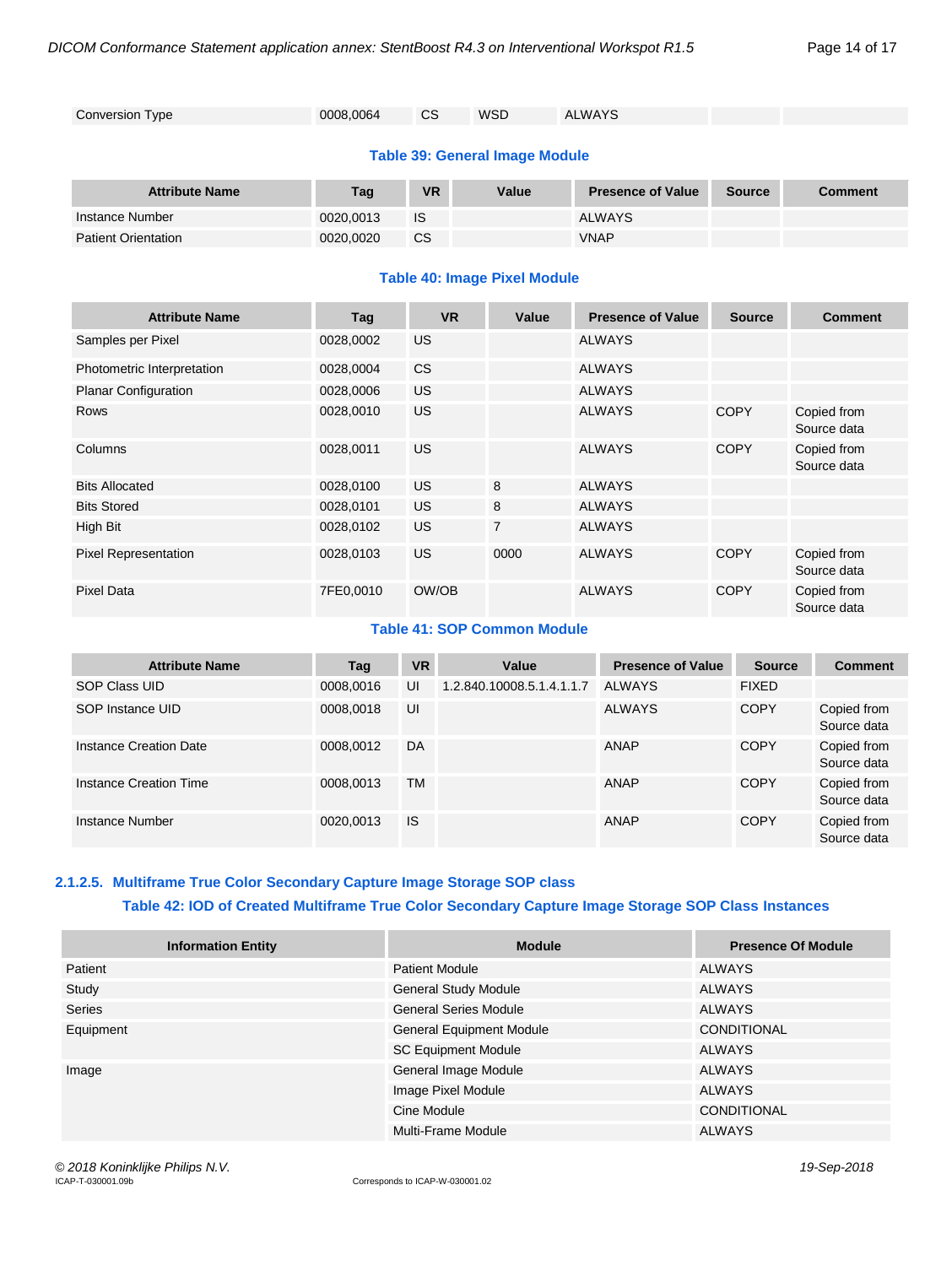| Multi-Frame Functional Groups Module | OPTIONAL |
|--------------------------------------|----------|
| SC Multi-frame Image Module          | ALWAYS   |
| SOP Common Module                    | ALWAYS   |
| <b>Table 43: Patient Module</b>      |          |

| <b>Attribute Name</b> | Tag       | <b>VR</b> | Value | <b>Presence of Value</b> | <b>Source</b> | <b>Comment</b>                    |
|-----------------------|-----------|-----------|-------|--------------------------|---------------|-----------------------------------|
| Patient's Name        | 0010,0010 | <b>PN</b> |       | <b>VNAP</b>              | <b>COPY</b>   | Copied from Source<br>data        |
| Patient ID            | 0010,0020 | LO        |       | <b>VNAP</b>              | <b>COPY</b>   | Copied from Source<br>data        |
| Patient's Birth Date  | 0010,0030 | DA        |       | <b>VNAP</b>              | <b>COPY</b>   | <b>Copied from Source</b><br>data |
| Patient's Sex         | 0010,0040 | <b>CS</b> |       | <b>VNAP</b>              | <b>COPY</b>   | Copied from Source<br>data        |

#### **Table 44: General Study Module**

| <b>Attribute Name</b>      | Tag       | <b>VR</b> | Value | <b>Presence of Value</b> | <b>Source</b> | <b>Comment</b>             |
|----------------------------|-----------|-----------|-------|--------------------------|---------------|----------------------------|
| <b>Study Date</b>          | 0008.0020 | DA        |       | <b>VNAP</b>              | <b>COPY</b>   | Copied from Source<br>data |
| Study Time                 | 0008.0030 | TM        |       | <b>VNAP</b>              | <b>COPY</b>   | Copied from Source<br>data |
| <b>Accession Number</b>    | 0008,0050 | <b>SH</b> |       | <b>VNAP</b>              |               |                            |
| Referring Physician's Name | 0008.0090 | <b>PN</b> |       | <b>VNAP</b>              | <b>COPY</b>   | Copied from Source<br>data |
| Study Instance UID         | 0020,000D | UI        |       | <b>ALWAYS</b>            | <b>COPY</b>   | Copied from Source<br>data |
| Study ID                   | 0020,0010 | <b>SH</b> |       | <b>VNAP</b>              | <b>COPY</b>   | Copied from Source<br>data |

#### **Table 45: General Series Module**

| <b>Attribute Name</b>                  | Tag       | <b>VR</b> | Value | <b>Presence of Value</b> | <b>Source</b> | <b>Comment</b>                    |
|----------------------------------------|-----------|-----------|-------|--------------------------|---------------|-----------------------------------|
| Series Date                            | 0008,0021 | DA        |       | ANAP                     | <b>COPY</b>   | Copied from Source<br>data        |
| Series Time                            | 0008,0031 | <b>TM</b> |       | ANAP                     | <b>COPY</b>   | Copied from Source<br>data        |
| Modality                               | 0008,0060 | <b>CS</b> |       | <b>ALWAYS</b>            | <b>COPY</b>   | Copied from Source<br>data        |
| Series Instance UID                    | 0020,000E | UI        |       | <b>ALWAYS</b>            | <b>COPY</b>   | <b>Copied from Source</b><br>data |
| Series Number                          | 0020,0011 | <b>IS</b> |       | ANAP                     | <b>COPY</b>   | <b>Copied from Source</b><br>data |
| <b>Related Series Sequence</b>         | 0008,1250 | SQ        |       | ANAP                     |               |                                   |
| >Study Instance UID                    | 0020,000D | UI        |       | <b>ALWAYS</b>            |               |                                   |
| >Series Instance UID                   | 0020,000E | UI        |       | <b>ALWAYS</b>            |               |                                   |
| >Purpose of Reference Code<br>Sequence | 0040,A170 | SQ        |       | <b>VNAP</b>              |               |                                   |

#### **Table 46: General Equipment Module**

| <b>Attribute Name</b> | Taq       | <b>VR</b> | Value   | <b>Presence of Value</b> | <b>Source</b> | <b>Comment</b>             |
|-----------------------|-----------|-----------|---------|--------------------------|---------------|----------------------------|
| Manufacturer          | 0008.0070 | LO        | Philips | <b>VNAP</b>              | <b>COPY</b>   | Copied from<br>Source data |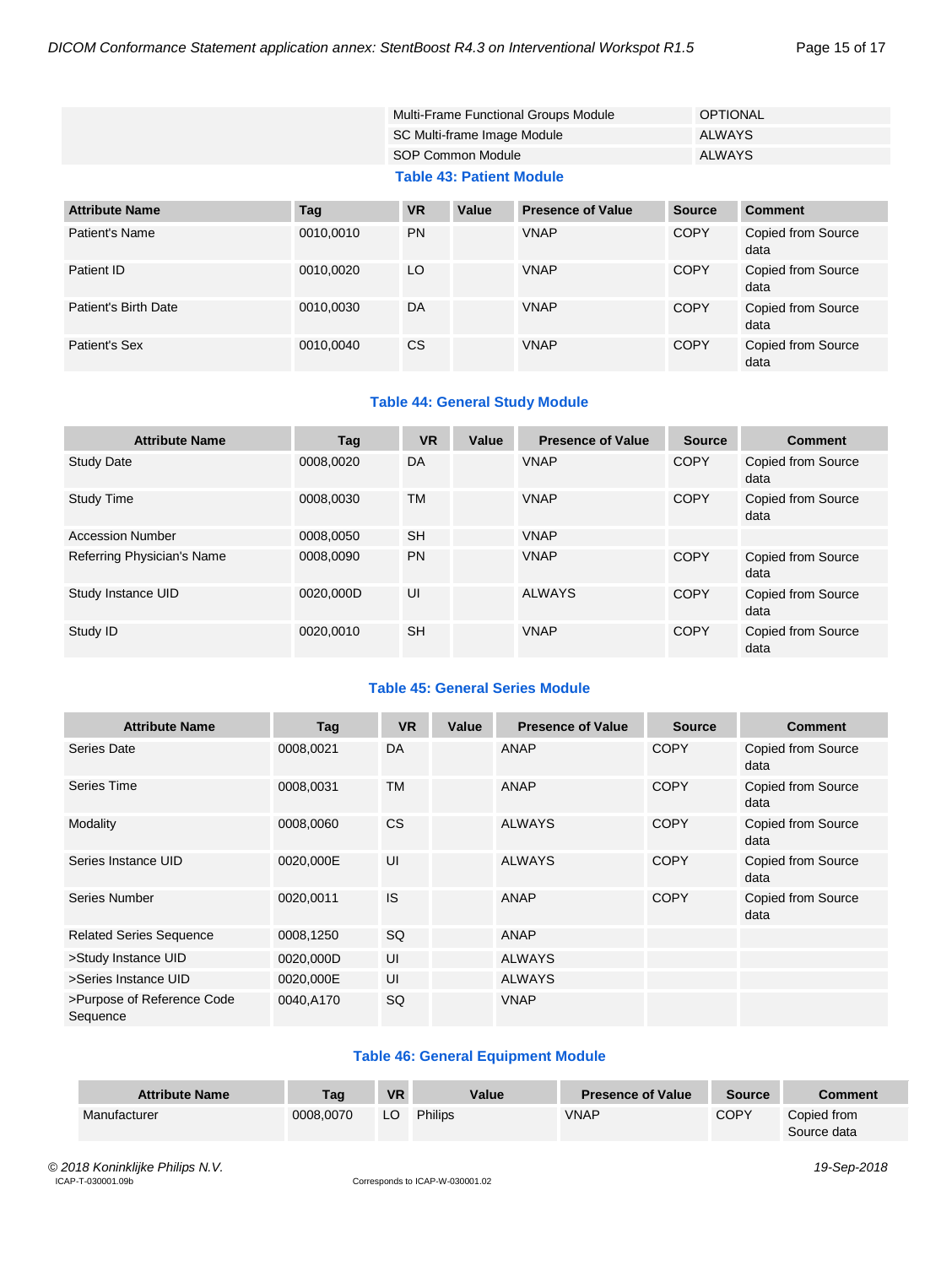| <b>Station Name</b>       | 0008.1010 | <b>SH</b> |                              | ANAP        |              |                                                         |
|---------------------------|-----------|-----------|------------------------------|-------------|--------------|---------------------------------------------------------|
| Manufacturer's Model Name | 0008,1090 | LO        | Interventional Workspot ANAP |             | <b>FIXED</b> |                                                         |
| <b>Software Versions</b>  | 0018.1020 | LO.       | $1.5 \times$                 | <b>ANAP</b> | <b>FIXED</b> | where "x" is the<br>detailed application<br>SW version. |

#### **Table 47 : SC Equipment Module**

| <b>Attribute Name</b> | Tag       | <b>VR</b> | Value | <b>Presence of Value</b> | <b>Source</b> | <b>Comment</b> |
|-----------------------|-----------|-----------|-------|--------------------------|---------------|----------------|
| Modality              | 0008.0060 | CS        |       | <b>ANAP</b>              |               |                |
| Conversion Type       | 0008.0064 | CS        | WSD   | <b>ALWAYS</b>            |               |                |

#### **Table 48: General Image Module**

| <b>Attribute Name</b>       | Tag       | <b>VR</b> | Value | <b>Presence of Value</b> | <b>Source</b> | <b>Comment</b> |
|-----------------------------|-----------|-----------|-------|--------------------------|---------------|----------------|
| Instance Number             | 0020.0013 | IS        |       | <b>VNAP</b>              |               |                |
| <b>Patient Orientation</b>  | 0020.0020 | CS.       |       | <b>VNAP</b>              |               |                |
| <b>Burned in Annotation</b> | 0028.0301 | CS        |       | <b>ANAP</b>              |               |                |

#### **Table 49: Image Pixel Module**

| <b>Attribute Name</b>       | Tag       | <b>VR</b> | Value          | <b>Presence of Value</b> | <b>Source</b> | <b>Comment</b>             |
|-----------------------------|-----------|-----------|----------------|--------------------------|---------------|----------------------------|
| Samples per Pixel           | 0028,0002 | <b>US</b> |                | <b>ALWAYS</b>            |               |                            |
| Photometric Interpretation  | 0028,0004 | <b>CS</b> |                | <b>ALWAYS</b>            |               |                            |
| <b>Planar Configuration</b> | 0028,0006 | <b>US</b> |                | <b>ALWAYS</b>            |               |                            |
| <b>Rows</b>                 | 0028,0010 | <b>US</b> |                | <b>ALWAYS</b>            | <b>COPY</b>   | Copied from<br>Source data |
| Columns                     | 0028,0011 | <b>US</b> |                | <b>ALWAYS</b>            | <b>COPY</b>   | Copied from<br>Source data |
| <b>Bits Allocated</b>       | 0028,0100 | <b>US</b> | 8              | <b>ALWAYS</b>            |               |                            |
| <b>Bits Stored</b>          | 0028,0101 | <b>US</b> | 8              | <b>ALWAYS</b>            |               |                            |
| High Bit                    | 0028,0102 | US        | $\overline{7}$ | <b>ALWAYS</b>            |               |                            |
| <b>Pixel Representation</b> | 0028,0103 | <b>US</b> | 0000           | <b>ALWAYS</b>            | <b>COPY</b>   | Copied from<br>Source data |
| <b>Pixel Data</b>           | 7FE0,0010 | OW/OB     |                | <b>ALWAYS</b>            | <b>COPY</b>   | Copied from<br>Source data |

#### **Table 50: Cine Module**

| <b>Attribute Name</b> | Tag       | <b>VR</b> | Value | <b>Presence of Value</b> | <b>Source</b> | Comment                    |
|-----------------------|-----------|-----------|-------|--------------------------|---------------|----------------------------|
| Frame Time            | 0018.1063 | DS        |       | <b>ALWAYS</b>            | COPY          | Copied from<br>Source data |

#### **Table 51: Multi-Frame Module**

| <b>Attribute Name</b>   | Tag       | VR.       | Value | <b>Presence of Value</b> | <b>Source</b> | <b>Comment</b>             |
|-------------------------|-----------|-----------|-------|--------------------------|---------------|----------------------------|
| Number of Frames        | 0028,0008 | DS        |       | <b>ALWAYS</b>            | <b>COPY</b>   | Copied from<br>Source data |
| Frame Increment Pointer | 0028.0009 | <b>AT</b> |       | <b>ALWAYS</b>            | <b>COPY</b>   | Copied from<br>Source data |